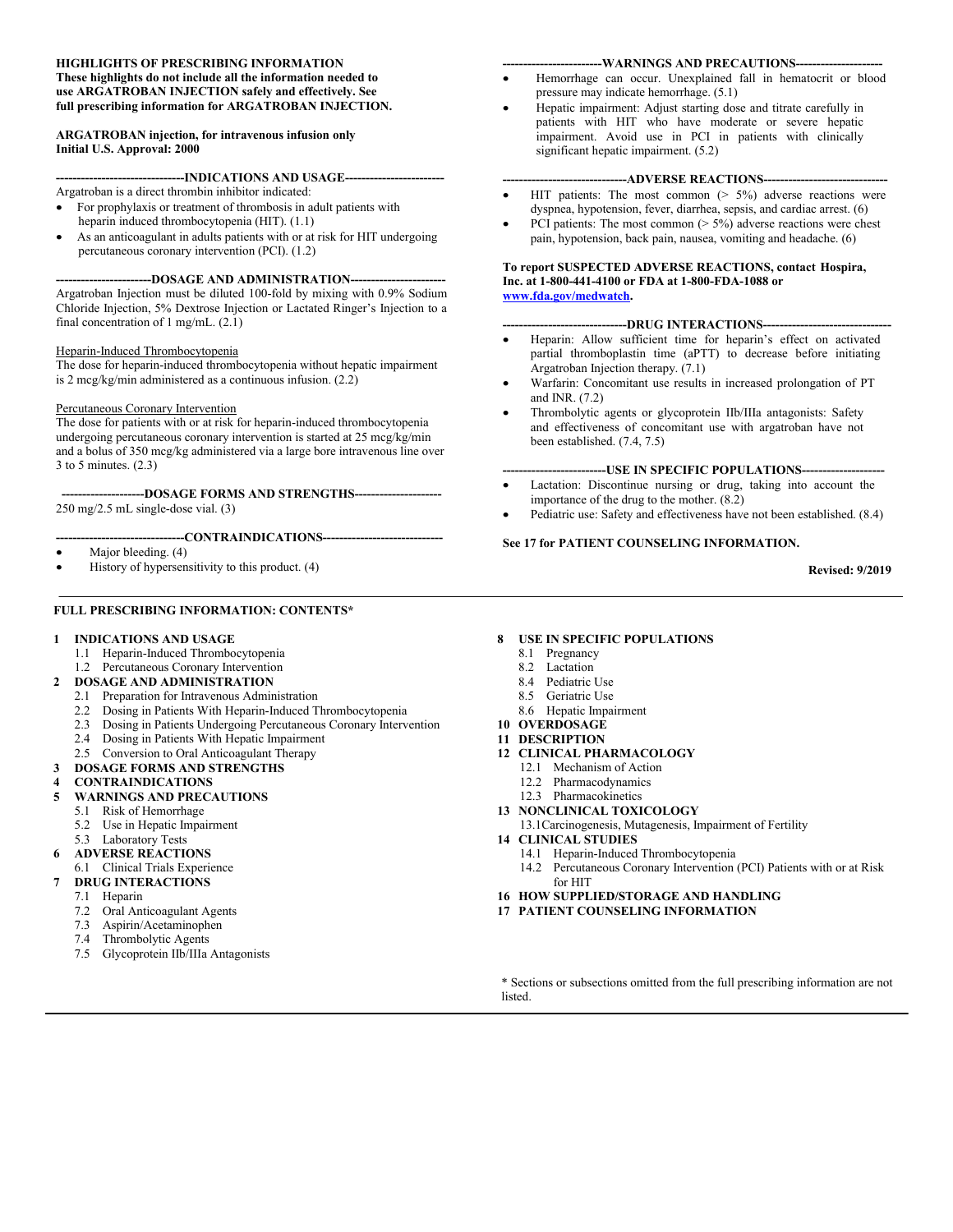# **FULL PRESCRIBING INFORMATION**

# **1 INDICATIONS AND USAGE**

#### **1.1 Heparin-Induced Thrombocytopenia**

Argatroban Injection is indicated for prophylaxis or treatment of thrombosis in adult patients with heparin-induced thrombocytopenia (HIT).

#### **1.2 Percutaneous Coronary Intervention**

Argatroban Injection is indicated as an anticoagulant in adult patients with or at risk for HIT undergoing percutaneous coronary intervention (PCI).

# **2 DOSAGE AND ADMINISTRATION**

#### **2.1 Preparation for Intravenous Administration**

Argatroban Injection must be diluted 100-fold prior to infusion. Argatroban Injection should not be mixed with other drugs prior to dilution.

Argatroban Injection should be diluted in 0.9% Sodium Chloride Injection, 5% Dextrose Injection, or Lactated Ringer's Injection to a final concentration of 1 mg/mL. The contents of each 2.5-mL vial should be diluted 100-fold by mixing with 250 mL of diluent. Use 250 mg (2.5 mL) per 250 mL of diluent or 500 mg (5 mL) per 500 mL of diluent.

The constituted solution must be mixed by repeated inversion of the diluent bag for 1 minute. Upon preparation, the solution may show slight but brief haziness due to the formation of microprecipitates that rapidly dissolve upon mixing. Use of diluent at room temperature is recommended. Colder temperatures can slow down the rate of dissolution of precipitates. The final solution must be clear before use. The pH of the intravenous solution prepared as recommended is 3.2 to 7.5. Solutions prepared as recommended are stable at controlled room temperature, 20°C to 25°C (68°F to 77°F) (see USP) in ambient indoor light for 24 hours; therefore, light-resistant measures such as foil protection for intravenous lines are unnecessary. Solutions are physically and chemically stable for up to 96 hours when protected from light and stored at controlled room temperature, 20°C to 25°C (68°F to 77°F) (see USP), or at refrigerated conditions,  $5^{\circ}$ C $\pm$  3°C (41°F $\pm$  5°F). Prepared solutions should not be exposed to direct sunlight. No significant potency losses have been noted following simulated delivery of the solution through intravenous tubing.

Parenteral drug products should be inspected visually for particulate matter and discoloration prior to administration whenever solution and container permit.

## **2.2 Dosing in Patients with Heparin-Induced Thrombocytopenia**

## Initial Dosage

Before administering argatroban, discontinue heparin therapy and obtain a baseline activated partial thromboplastin time (aPTT). The recommended initial dose of argatroban for adult patients without hepatic impairment is 2 mcg/kg/min, administered as a continuous infusion (see Table 1).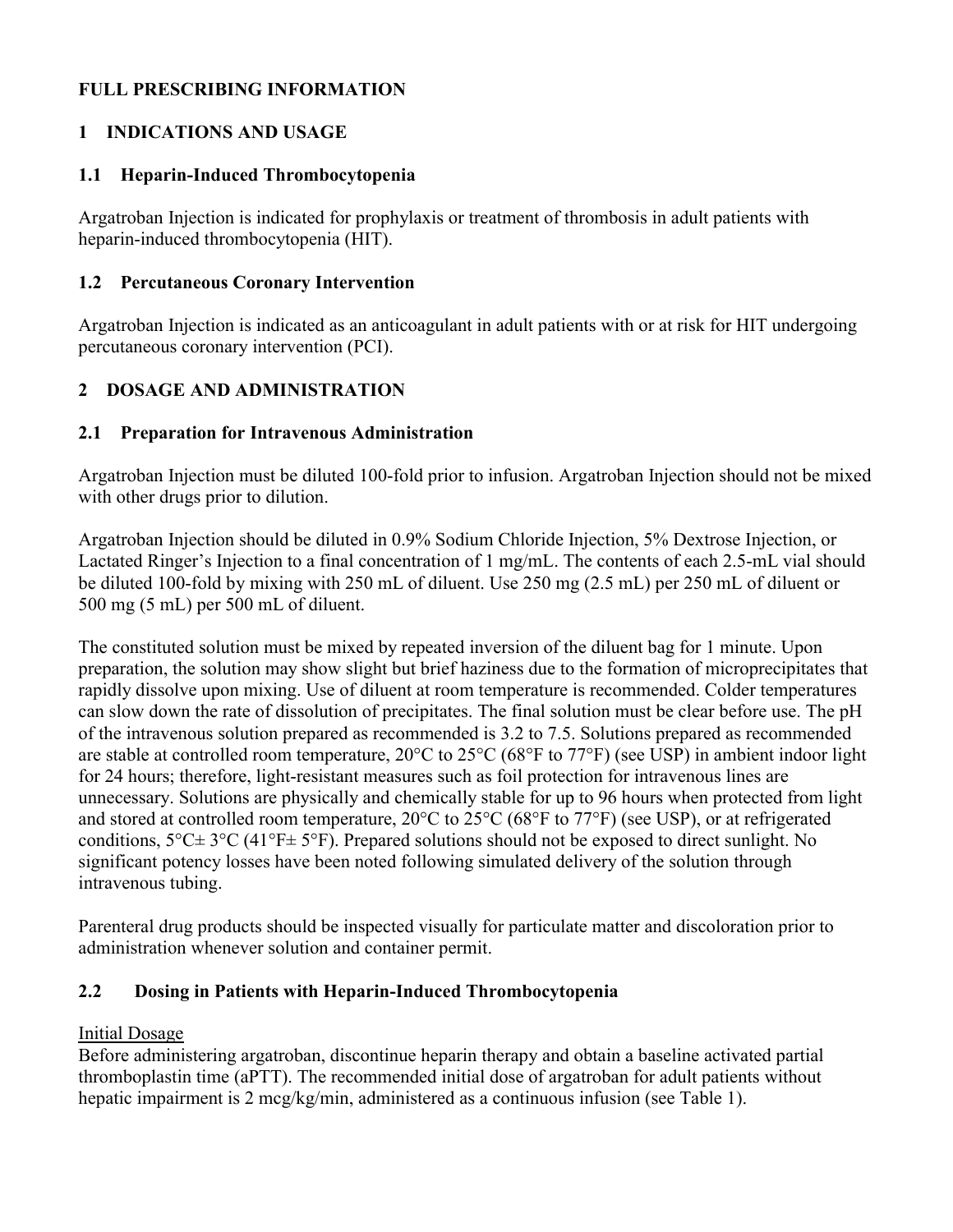#### **Table 1**

| <b>Body Weight</b><br>(kg) | <b>Dose</b><br>(mcg/min) | <b>Infusion Rate</b><br>(mL/hr) |
|----------------------------|--------------------------|---------------------------------|
| 50                         | 100                      |                                 |
| 60                         | 120                      |                                 |
| 70                         | 140                      | 8                               |
| 80                         | 160                      | 10                              |
| 90                         | 180                      | 11                              |
| 100                        | 200                      | 12                              |
| 110                        | 220                      | 13                              |
| 120                        | 240                      | 14                              |
| 130                        | 260                      | 16                              |
| 140                        | 280                      | 7                               |

**Recommended Doses and Infusion Rates for 2 mcg/kg/min Dose of Argatroban for Patients With HIT\* and Without Hepatic Impairment (1 mg/mL Final Concentration)**

\* with or without thrombosis

#### Monitoring Therapy

For use in HIT, therapy with Argatroban Injection is monitored using the aPTT with a target range of 1.5 to 3 times the initial baseline value (not to exceed 100 seconds). Tests of anticoagulant effects (including the aPTT) typically attain steady-state levels within 1 to 3 hours following initiation of Argatroban Injection. Check the aPTT 2 hours after initiation of therapy and after any dose change to confirm that the patient has attained the desired therapeutic range.

## Dosage Adjustment

After the initiation of Argatroban Injection, adjust the dose (not to exceed 10 mcg/kg/min) as necessary to obtain a steady-state aPTT in the target range [*see Clinical Studies (14.1)*].

## **2.3 Dosing in Patients Undergoing Percutaneous Coronary Intervention**

#### Initial Dosage

Initiate an infusion of Argatroban Injection at 25 mcg/kg/min and administer a bolus of 350 mcg/kg via a large bore intravenous line over 3 to 5 minutes (see Table 2). Check an activated clotting time (ACT) 5 to 10 minutes after the bolus dose is completed. The PCI procedure may proceed if the ACT is greater than 300 seconds.

## Dosage Adjustment

If the ACT is less than 300 seconds, an additional intravenous bolus dose of 150 mcg/kg should be administered, the infusion dose increased to 30 mcg/kg/min, and the ACT checked 5 to 10 minutes later (see Table 3).

If the ACT is greater than 450 seconds, decrease the infusion rate to 15 mcg/kg/min, and check the ACT 5 to 10 minutes later (Table 3).

Continue titrating the dose until a therapeutic ACT (between 300 and 450 seconds) has been achieved; continue the same infusion rate for the duration of the PCI procedure.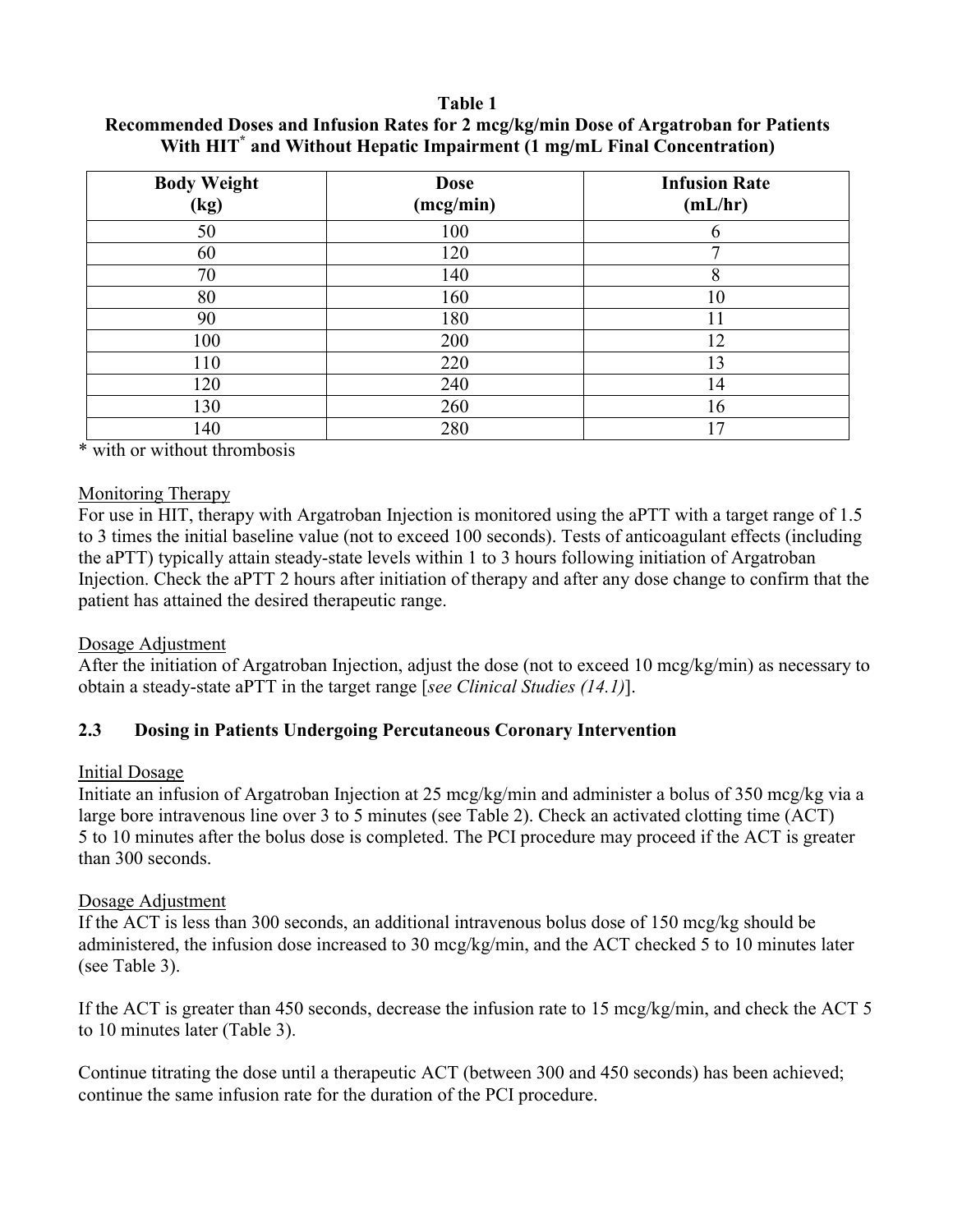In case of dissection, impending abrupt closure, thrombus formation during the procedure, or inability to achieve or maintain an ACT over 300 seconds, additional bolus doses of 150 mcg/kg may be administered and the infusion dose increased to 40 mcg/kg/min. Check the ACT after each additional bolus or change in the rate of infusion.

#### **Table 2 Recommended Starting and Maintenance Doses (Within the Target ACT Range) of Argatroban Injection in Patients Undergoing PCI Without Hepatic Impairment (1 mg/mL Final Concentration)**

| <b>Body Weight</b> | <b>Starting Bolus Dose</b><br>$(350 \text{ mcg/kg})$ |                             | <b>Starting and Maintenance Continuous</b><br><b>Infusion Dosing</b><br>For ACT 300-450 seconds<br>25 mcg/kg/min |                                            |
|--------------------|------------------------------------------------------|-----------------------------|------------------------------------------------------------------------------------------------------------------|--------------------------------------------|
| (kg)               | <b>Bolus Dose</b><br>(mcg)                           | <b>Bolus Volume</b><br>(mL) | <b>Continuous</b><br><b>Infusion Dose</b><br>(mcg/min)                                                           | <b>Continuous Infusion</b><br>Rate (mL/hr) |
| 50                 | 17500                                                | 18                          | 1250                                                                                                             | 75                                         |
| 60                 | 21000                                                | 21                          | 1500                                                                                                             | 90                                         |
| 70                 | 24500                                                | 25                          | 1750                                                                                                             | 105                                        |
| 80                 | 28000                                                | 28                          | 2000                                                                                                             | 120                                        |
| 90                 | 31500                                                | 32                          | 2250                                                                                                             | 135                                        |
| 100                | 35000                                                | 35                          | 2500                                                                                                             | 150                                        |
| 110                | 38500                                                | 39                          | 2750                                                                                                             | 165                                        |
| 120                | 42000                                                | 42                          | 3000                                                                                                             | 180                                        |
| 130                | 45500                                                | 46                          | 3250                                                                                                             | 195                                        |
| 140                | 49000                                                | 49                          | 3500                                                                                                             | 210                                        |

NOTE:  $1 \text{ mg} = 1000 \text{ mg}$ ;  $1 \text{ kg} = 2.2 \text{ lbs}$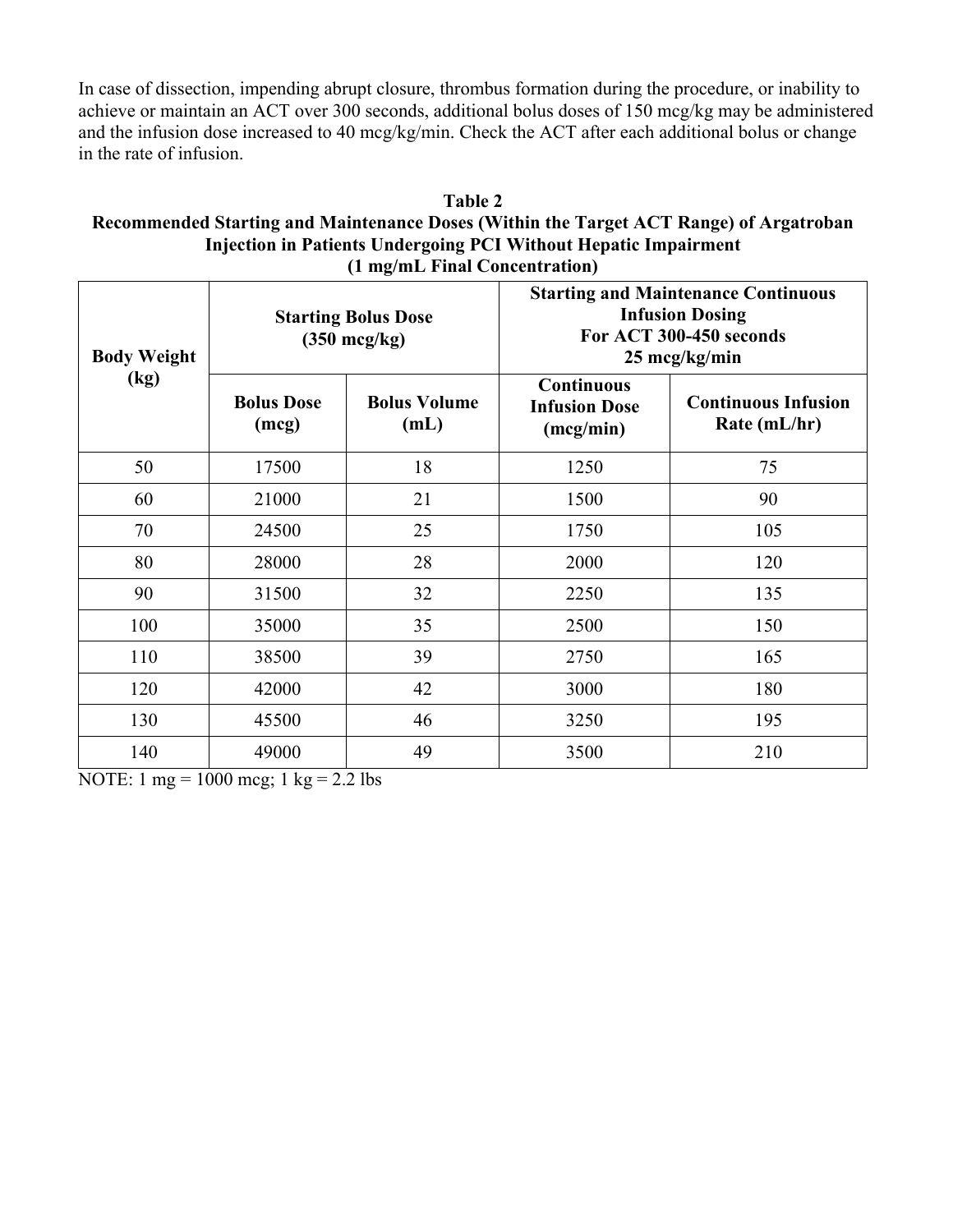# **Recommended Dose Adjustments of Argatroban Injection for Patients Outside of ACT Target Range Undergoing PCI Without Hepatic Impairment (1 mg/mL Final Concentration)**

| <b>Body</b><br>Weight |                                                           |                                | If ACT<br><b>Less than 300 seconds</b><br>Dosage Adjustment <sup>®</sup><br>30 mcg/kg/min | If ACT<br><b>Greater than 450 seconds</b><br>Dosage Adjustment*<br>15 mcg/kg/min |                                                        |                                                      |
|-----------------------|-----------------------------------------------------------|--------------------------------|-------------------------------------------------------------------------------------------|----------------------------------------------------------------------------------|--------------------------------------------------------|------------------------------------------------------|
| (kg)                  | <b>Additional</b><br><b>Bolus</b><br><b>Dose</b><br>(mcg) | <b>Bolus</b><br>Volume<br>(mL) | <b>Continuous</b><br><b>Infusion</b><br><b>Dose</b><br>(mcg/min)                          | <b>Continuous</b><br><b>Infusion</b><br>Rate<br>(mL/hr)                          | <b>Continuous</b><br><b>Infusion Dose</b><br>(mcg/min) | <b>Continuous</b><br><b>Infusion Rate</b><br>(mL/hr) |
| 50                    | 7500                                                      | 8                              | 1500                                                                                      | 90                                                                               | 750                                                    | 45                                                   |
| 60                    | 9000                                                      | 9                              | 1800                                                                                      | 108                                                                              | 900                                                    | 54                                                   |
| 70                    | 10500                                                     | 11                             | 2100                                                                                      | 126                                                                              | 1050                                                   | 63                                                   |
| 80                    | 12000                                                     | 12                             | 2400                                                                                      | 144                                                                              | 1200                                                   | 72                                                   |
| 90                    | 13500                                                     | 14                             | 2700                                                                                      | 162                                                                              | 1350                                                   | 81                                                   |
| 100                   | 15000                                                     | 15                             | 3000                                                                                      | 180                                                                              | 1500                                                   | 90                                                   |
| 110                   | 16500                                                     | 17                             | 3300                                                                                      | 198                                                                              | 1650                                                   | 99                                                   |
| 120                   | 18000                                                     | 18                             | 3600                                                                                      | 216                                                                              | 1800                                                   | 108                                                  |
| 130                   | 19500                                                     | 20                             | 3900                                                                                      | 234                                                                              | 1950                                                   | 117                                                  |
| 140                   | 21000                                                     | 21                             | 4200                                                                                      | 252                                                                              | 2100                                                   | 126                                                  |

NOTE:  $1 \text{ mg} = 1000 \text{ mcg}$ ;  $1 \text{ kg} = 2.2 \text{ lbs}$ 

† Additional intravenous bolus dose of 150 mcg/kg should be administered if ACT less than 300 seconds.

\* No bolus dose is given if ACT greater than 450 seconds

## Monitoring Therapy

For use in PCI, therapy with Argatroban Injection is monitored using ACT. Obtain ACTs before dosing, 5 to 10 minutes after bolus dosing, following adjustments in the infusion rate, and at the end of the PCI procedure. Obtain additional ACTs every 20 to 30 minutes during a prolonged procedure.

# Continued Anticoagulation after PCI

If a patient requires anticoagulation after the procedure, Argatroban Injection may be continued, but at a rate of 2 mcg/kg/min and adjusted as needed to maintain the aPTT in the desired range [*see Dosage and Administration (2.1)*].

# **2.4 Dosing in Patients With Hepatic Impairment**

# Initial Dosage

For adult patients with HIT and moderate or severe hepatic impairment (based on Child-Pugh classification), an initial dose of 0.5 mcg/kg/min is recommended, based on the approximately 4-fold decrease in argatroban clearance relative to those with normal hepatic function. Monitor the aPTT closely, and adjust the dosage as clinically indicated.

#### **Table 3**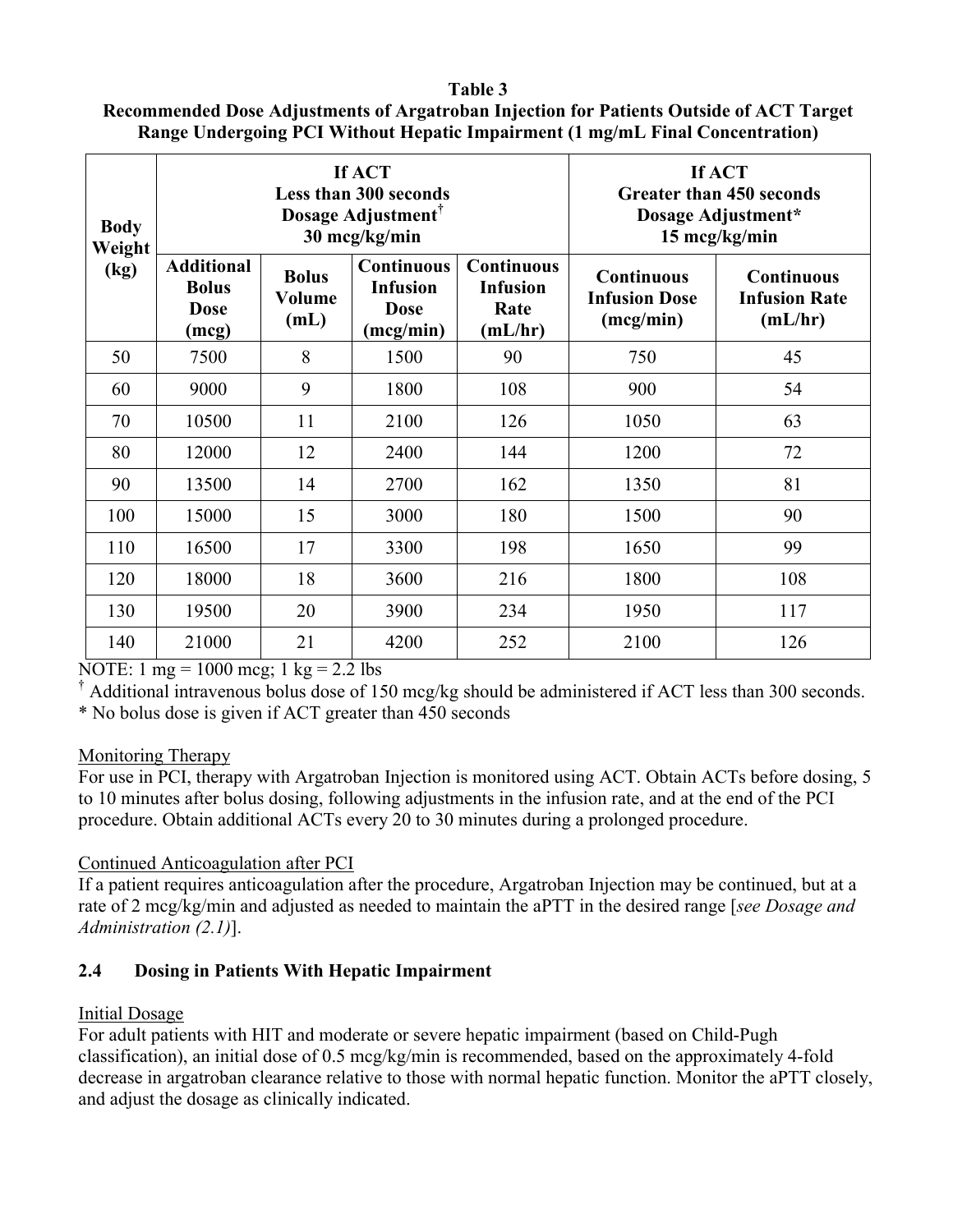Monitoring Therapy

Achievement of steady state aPTT levels may take longer and require more dose adjustments in patients with hepatic impairment compared to patients with normal hepatic function.

For patients with hepatic impairment undergoing PCI and who have HIT or are at risk for HIT, carefully titrate argatroban until the desired level of anticoagulation is achieved. Use of argatroban in PCI patients with clinically significant hepatic disease or AST/ALT levels ≥3 times the upper limit of normal should be avoided [*see Warnings and Precautions (5.2)*].

# **2.5 Conversion to Oral Anticoagulant Therapy**

# Initiating Oral Anticoagulant Therapy

When converting patients from argatroban to oral anticoagulant therapy, consider the potential for combined effects on INR with co-administration of argatroban and warfarin. A loading dose of warfarin should not be used. Initiate therapy using the expected daily dose of warfarin. To avoid prothrombotic effects and to ensure continuous anticoagulation when initiating warfarin, it is suggested that argatroban and warfarin therapy be overlapped. There are insufficient data available to recommend the duration of the overlap.

Co-Administration of Warfarin and Argatroban Injection at Doses Up to 2 mcg/kg/min

Measure INR daily while Argatroban Injection and warfarin are co-administered. In general, with doses of Argatroban Injection up to 2 mcg/kg/min, Argatroban Injection can be discontinued when the INR is >4 on combined therapy. After Argatroban Injection is discontinued, repeat the INR measurement in 4 to 6 hours. If the repeat INR is below the desired therapeutic range, resume the infusion of Argatroban Injection and repeat the procedure daily until the desired therapeutic range on warfarin alone is reached.

# Co-Administration of Warfarin and Argatroban Injection at Doses Greater than 2 mcg/kg/min

For doses of argatroban greater than 2 mcg/kg/min, the relationship of INR between warfarin alone to the INR on warfarin plus argatroban is less predictable. In this case, in order to predict the INR on warfarin alone, temporarily reduce the dose of Argatroban Injection to a dose of 2 mcg/kg/min. Repeat the INR on Argatroban Injection and warfarin 4 to 6 hours after reduction of the Argatroban Injection dose and follow the process outlined above for administering Argatroban Injection at doses up to 2 mcg/kg/min.

# **3 DOSAGE FORMS AND STRENGTHS**

250 mg of argatroban in 2.5 ml of sterile solution for injection in a single-dose vial.

# **4 CONTRAINDICATIONS**

Argatroban is contraindicated in

- Patients with major bleeding [*see Warnings and Precautions (5.1)*].
- Patients with history of hypersensitivity to argatroban. Airway, skin, and generalized hypersensitivity reactions have been reported [*see Adverse Reactions (6)*].

# **5 WARNINGS AND PRECAUTIONS**

# **5.1 Risk of Hemorrhage**

Hemorrhage can occur at any site in the body in patients receiving argatroban. Unexplained fall in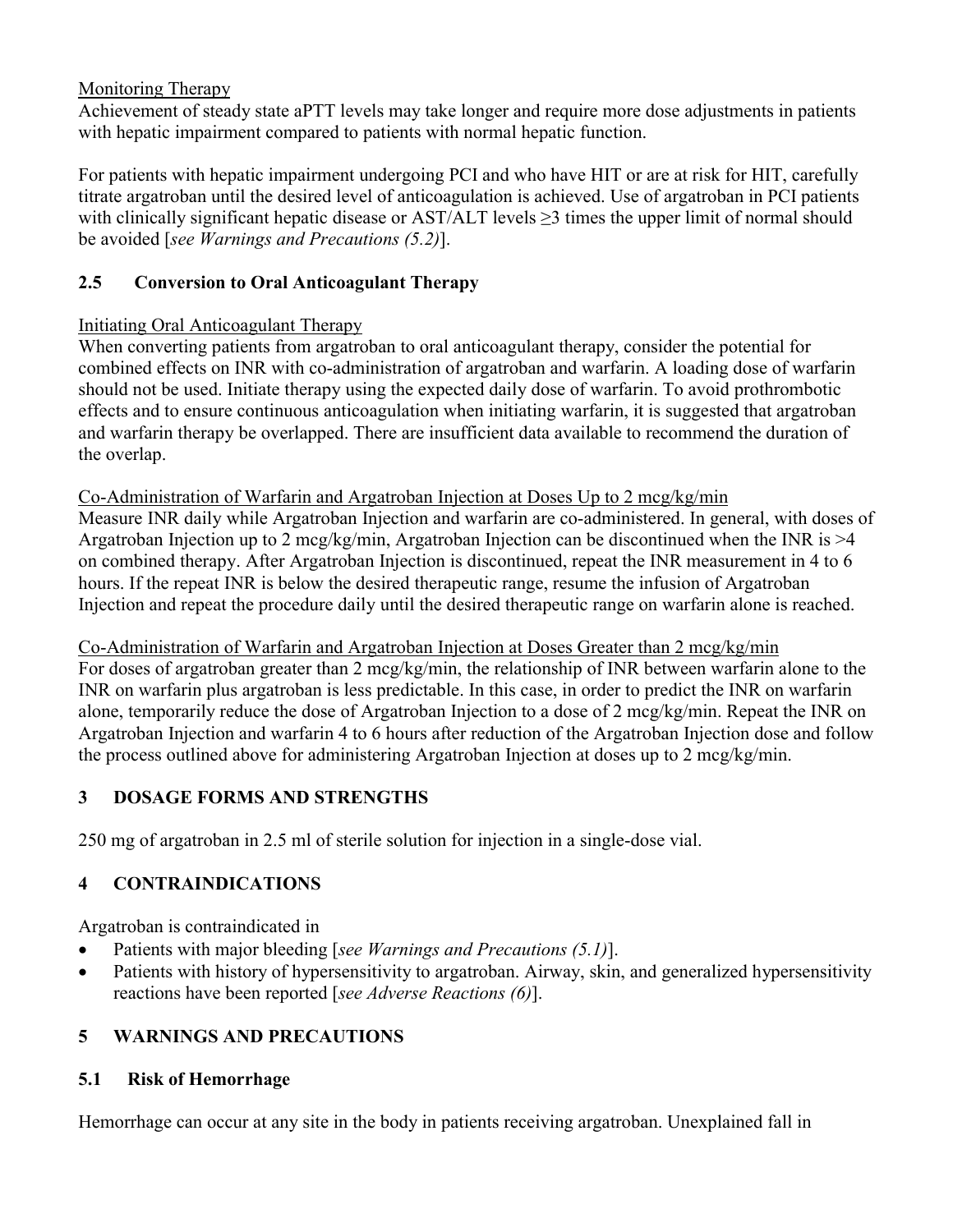hematocrit or blood pressure may indicate hemorrhage. Intracranial and retroperitoneal hemorrhage [*see Adverse Reactions (6)*] has been reported. The risk of hemorrhage with argatroban may be increased in severe hypertension, immediately following lumbar puncture, spinal anesthesia, major surgery (especially involving the brain, spinal cord, or eye), hematologic conditions associated with increased bleeding tendencies such as congenital or acquired bleeding disorders, and gastrointestinal lesions such as ulcerations.

Concomitant use of argatroban with antiplatelet agents, thrombolytics, and other anticoagulants may increase the risk of bleeding.

# **5.2 Use in Hepatic Impairment**

When administering argatroban to patients with hepatic impairment, start with a lower dose and carefully titrate until the desired level of anticoagulation is achieved. Achievement of steady state aPTT levels may take longer and require more argatroban dose adjustments in patients with hepatic impairment compared to patients with normal hepatic function [*see Use in Specific Populations (8.6)*]. Also, upon cessation of argatroban infusion in the hepatically impaired patient, full reversal of anticoagulant effects may require longer than 4 hours due to decreased clearance and increased elimination half-life of argatroban [*see Dosage and Administration (2.3) and Clinical Pharmacology (12.3)*]. Avoid the use of high doses of argatroban in patients undergoing PCI who have clinically significant hepatic disease or AST/ALT levels  $\geq$ 3 times the upper limit of normal.

# **5.3 Laboratory Tests**

Anticoagulation effects associated with argatroban infusion at doses up to 40 mcg/kg/min correlate with increases of the activated partial thromboplastin time (aPTT). Although other global clot-based tests including prothrombin time (PT), the International Normalized Ratio (INR), and thrombin time (TT) are affected by argatroban, the therapeutic ranges for these tests have not been identified for argatroban therapy. In clinical trials in PCI, the activated clotting time (ACT) was used for monitoring argatroban anticoagulant activity during the procedure. The concomitant use of argatroban and warfarin results in prolongation of the PT and INR beyond that produced by warfarin alone [*see Dosage and Administration (2.5) and Clinical Pharmacology (12.2)*].

# **6 ADVERSE REACTIONS**

The following adverse reaction is also discussed in other sections of the labeling:

Risk of Hemorrhage [*see Warnings and Precautions (5.1)*].

# **6.1 Clinical Trials Experience**

Adverse Events in Patients with HIT (With or Without Thrombosis)

Because clinical trials are conducted under widely varying conditions, adverse event rates observed in the clinical trials of a drug cannot be directly compared to rates in the clinical trials of another drug and may not reflect the rates observed in practice.

The following safety information is based on all 568 patients treated with argatroban in Study 1 and Study 2. The safety profile of the patients from these studies is compared with that of 193 historical controls in which the adverse events were collected retrospectively. Adverse events are separated into hemorrhagic and non-hemorrhagic events.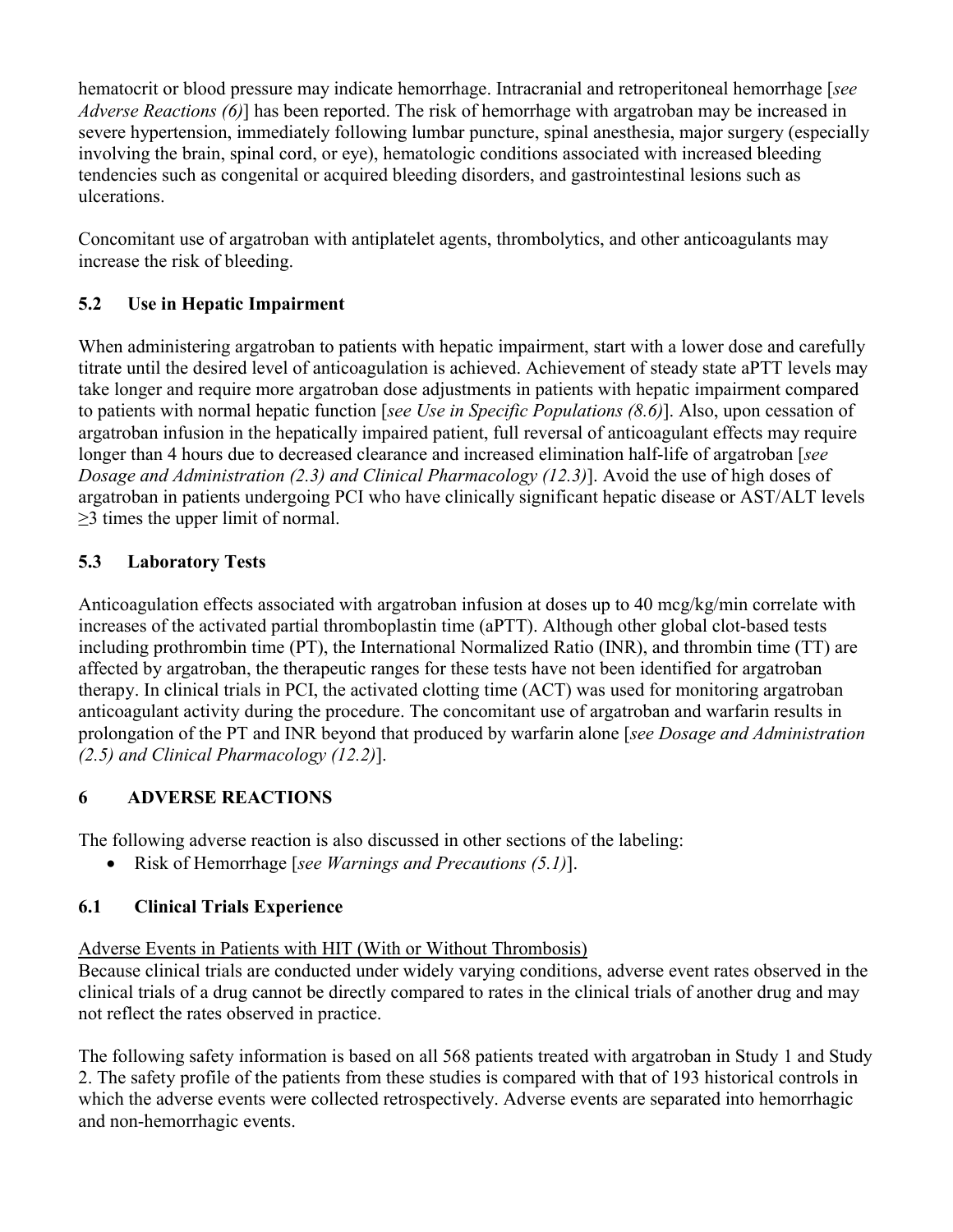Major bleeding was defined as bleeding that was overt and associated with a hemoglobin decrease  $\geq$ 2 g/dL, that led to a transfusion of  $\geq$ 2 units, or that was intracranial, retroperitoneal, or into a major prosthetic joint. Minor bleeding was overt bleeding that did not meet the criteria for major bleeding.

Table 4 gives an overview of the most frequently observed hemorrhagic events, presented separately by major and minor bleeding, sorted by decreasing occurrence among argatroban-treated patients with HIT (with or without thrombosis).

| Major Hemorrhagic Events <sup>a</sup> |                                                                                                       |                                                               |  |  |
|---------------------------------------|-------------------------------------------------------------------------------------------------------|---------------------------------------------------------------|--|--|
|                                       | <b>Argatroban-Treated</b><br><b>Patients (Study 1 and</b><br>Study 2)<br>$(n = 568)$<br>$\frac{6}{9}$ | <b>Historical Control</b> <sup>c</sup><br>$(n = 193)$<br>$\%$ |  |  |
| Overall bleeding                      | 5.3                                                                                                   | 6.7                                                           |  |  |
| Gastrointestinal                      | 2.3                                                                                                   | 1.6                                                           |  |  |
| Genitourinary and hematuria           | 0.9                                                                                                   | 0.5                                                           |  |  |
| Decrease in hemoglobin and hematocrit | 0.7                                                                                                   |                                                               |  |  |
| Multisystem hemorrhage and DIC        | 0.5                                                                                                   |                                                               |  |  |
| Limb and BKA stump                    | 0.5                                                                                                   | $\Omega$                                                      |  |  |
| Intracranial hemorrhage               | 0 <sup>b</sup>                                                                                        | 0.5                                                           |  |  |

|                                                                  | Table 4 |  |  |
|------------------------------------------------------------------|---------|--|--|
| Major and Minor Hemorrhagic Adverse Events in Patients With HIT* |         |  |  |
|                                                                  |         |  |  |

| Minor Hemorrhagic Events <sup>a</sup> |                                                                                                |                                                                        |  |  |
|---------------------------------------|------------------------------------------------------------------------------------------------|------------------------------------------------------------------------|--|--|
|                                       | Argatroban-Treated<br><b>Patients (Study 1 and</b><br>Study 2)<br>$(n = 568)$<br>$\frac{0}{0}$ | <b>Historical Control</b> <sup>c</sup><br>$(n = 193)$<br>$\frac{6}{9}$ |  |  |
| Gastrointestinal                      | 14.4                                                                                           | 18.1                                                                   |  |  |
| Genitourinary and hematuria           | 11.6                                                                                           | 0.8                                                                    |  |  |
| Decrease in hemoglobin and hematocrit | 10.4                                                                                           |                                                                        |  |  |
| Groin                                 | 5.4                                                                                            | 3.1                                                                    |  |  |
| Hemoptysis                            | 2.9                                                                                            | 0.8                                                                    |  |  |
| <b>Brachial</b>                       | 2.4                                                                                            | 0.8                                                                    |  |  |

\*with or without thrombosis<br> $\sum_{n=1}^{\infty}$  batients may have experience

Patients may have experienced more than 1 adverse event.

b) One patient experienced intracranial hemorrhage 4 days after discontinuation of argatroban and following therapy with urokinase and oral anticoagulation.

 $\epsilon$ ) The historical control group consisted of patients with a clinical diagnosis of HIT (with or without thrombosis) that were considered eligible by an independent medical panel.

DIC = disseminated intravascular coagulation.

BKA = below-the-knee amputation.

Table 5 gives an overview of the most frequently observed non-hemorrhagic events sorted by decreasing frequency of occurrence  $(\geq 2\%)$  among argatroban-treated HIT/HITTS patients.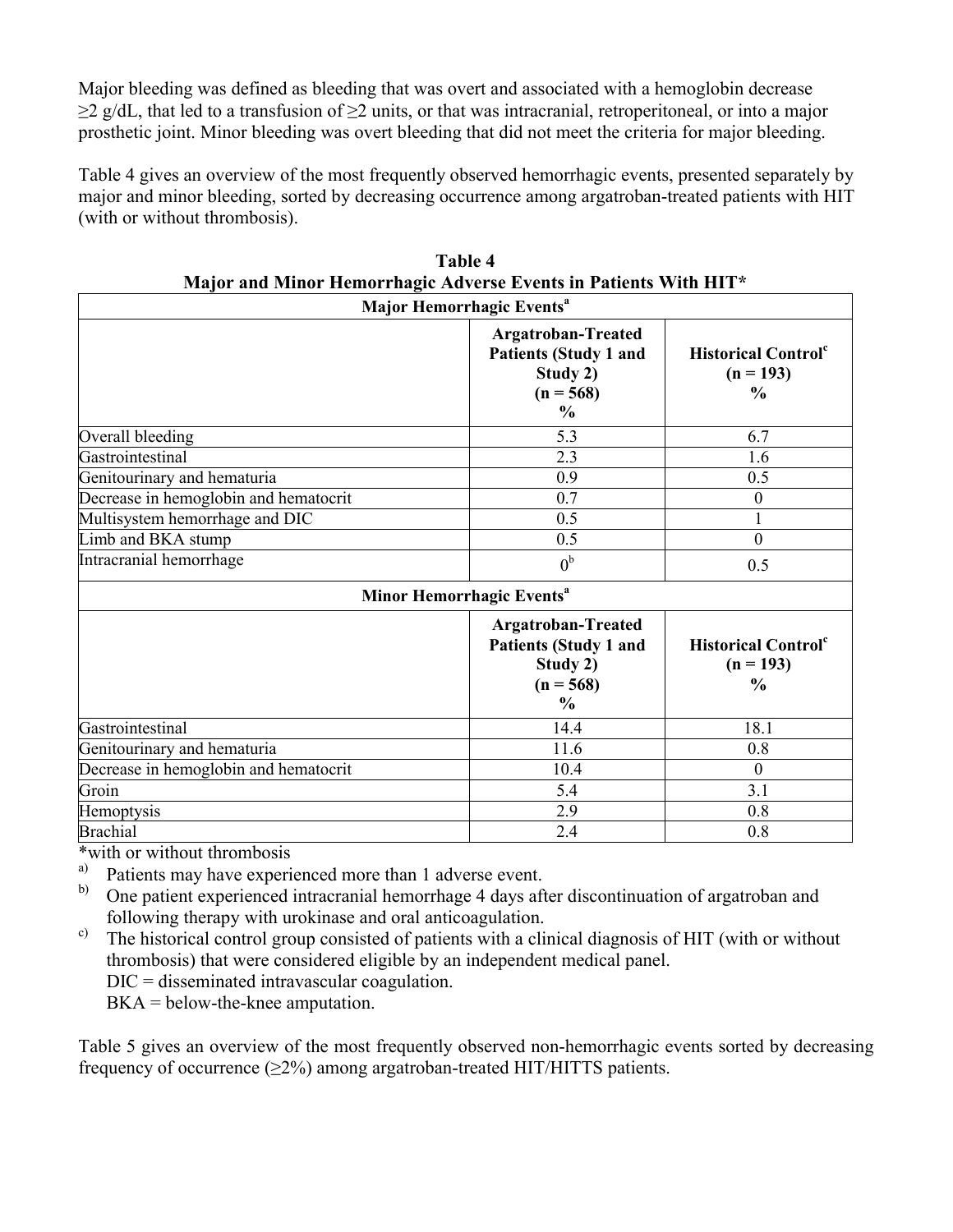|                          | <b>Argatroban-Treated</b><br><b>Patients</b><br>(Study 1 and Study 2)<br>$(n = 568)$<br>$\frac{0}{0}$ | <b>Historical</b><br>Control <sup>c</sup> (n = 193)<br>$\frac{0}{0}$ |
|--------------------------|-------------------------------------------------------------------------------------------------------|----------------------------------------------------------------------|
| Dyspnea                  | 8.1                                                                                                   | 8.8                                                                  |
| Hypotension              | 7.2                                                                                                   | 2.6                                                                  |
| Fever                    | 6.9                                                                                                   | 2.1                                                                  |
| Diarrhea                 | 6.2                                                                                                   | 1.6                                                                  |
| Sepsis                   | 6                                                                                                     | 12.4                                                                 |
| Cardiac arrest           | 5.8                                                                                                   | 3.1                                                                  |
| Nausea                   | 4.8                                                                                                   | 0.5                                                                  |
| Ventricular tachycardia  | 4.8                                                                                                   | 3.1                                                                  |
| Pain                     | 4.6                                                                                                   | 3.1                                                                  |
| Urinary tract infection  | 4.6                                                                                                   | 5.2                                                                  |
| Vomiting                 | 4.2                                                                                                   | $\boldsymbol{0}$                                                     |
| Infection                | 3.7                                                                                                   | 3.6                                                                  |
| Pneumonia                | 3.3                                                                                                   | 9.3                                                                  |
| Atrial fibrillation      | $\overline{3}$                                                                                        | 11.4                                                                 |
| Coughing                 | 2.8                                                                                                   | 1.6                                                                  |
| Abnormal renal function  | 2.8                                                                                                   | 4.7                                                                  |
| Abdominal pain           | 2.6                                                                                                   | 1.6                                                                  |
| Cerebrovascular disorder | 2.3                                                                                                   | 4.1                                                                  |

**Table 5 Non-hemorrhagic Adverse Events in Patients<sup>a</sup> With HIT<sup>b</sup>**

<sup>a)</sup> Patients may have experienced more than 1 adverse event.<br>b) with a without thrombosis

with or without thrombosis

c) The historical control group consisted of patients with a clinical diagnosis of HIT (with or without thrombosis) that were considered eligible by an independent medical panel.

## Adverse Events in Patients with or at Risk for HIT Undergoing PCI

The following safety information is based on 91 patients initially treated with argatroban and 21 patients subsequently re-exposed to argatroban for a total of 112 PCIs with argatroban anticoagulation. Adverse events are separated into hemorrhagic (Table 6) and non-hemorrhagic (Table 7) events.

Major bleeding was defined as bleeding that was overt and associated with a hemoglobin decrease ≥5 g/dL, that led to a transfusion of ≥2 units, or that was intracranial, retroperitoneal, or into a major prosthetic joint.

The rate of major bleeding events in patients treated with argatroban in the PCI trials was 1.8%.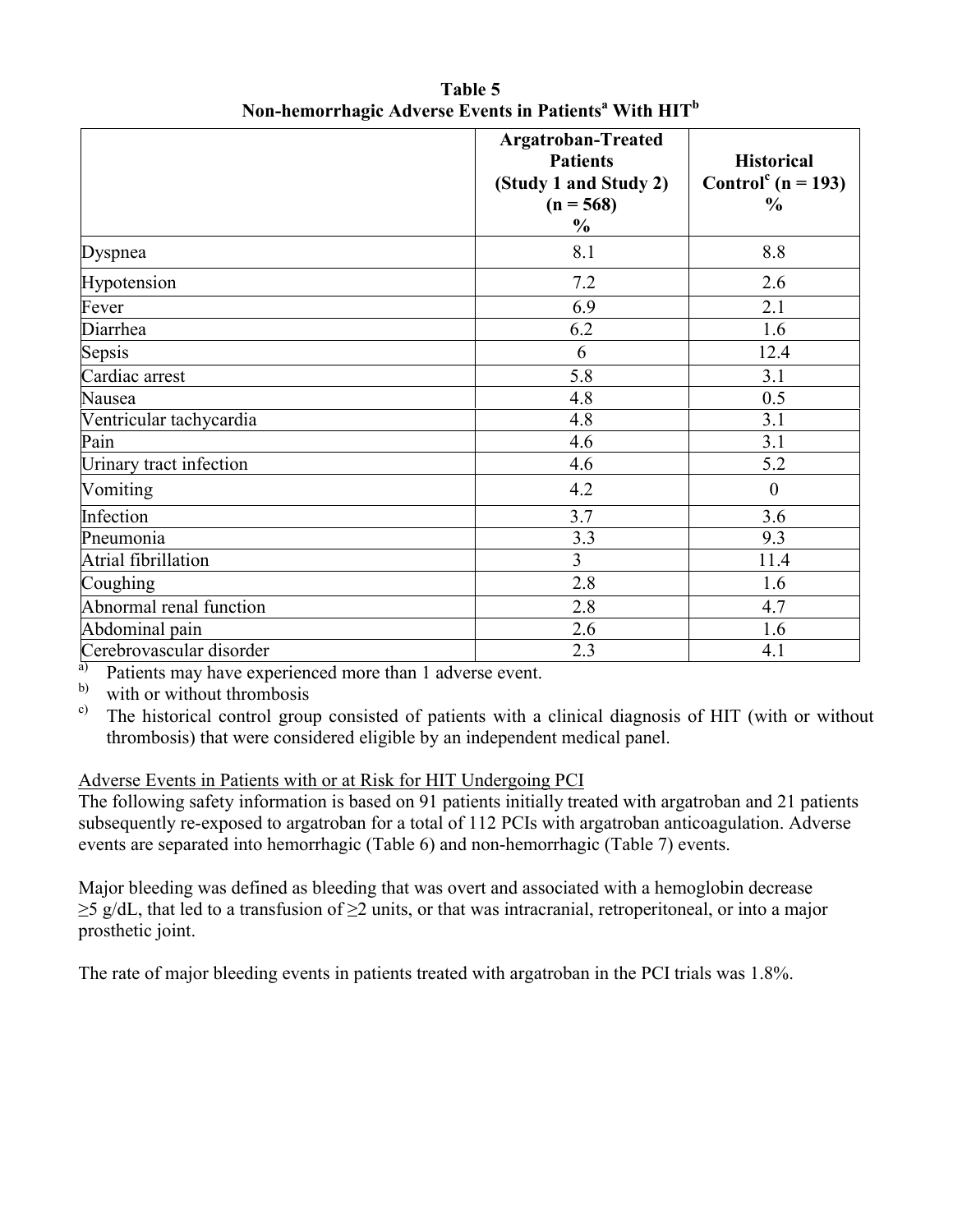|                                          | Major Hemorrhagic Events <sup>a</sup>                |  |  |  |
|------------------------------------------|------------------------------------------------------|--|--|--|
|                                          | <b>Argatroban-Treated Patients</b><br>$(n = 12)^{b}$ |  |  |  |
|                                          | $\frac{0}{0}$                                        |  |  |  |
| Retroperitoneal                          | 0.9                                                  |  |  |  |
| Gastrointestinal                         | 0.9                                                  |  |  |  |
| Intracranial                             | $\theta$                                             |  |  |  |
|                                          | Minor Hemorrhagic Events <sup>a</sup>                |  |  |  |
|                                          | <b>Argatroban-Treated Patients</b>                   |  |  |  |
|                                          | $(n = 12)^b$                                         |  |  |  |
|                                          | $\frac{6}{9}$                                        |  |  |  |
| Groin (bleeding or hematoma)             | 3.6                                                  |  |  |  |
| Gastrointestinal (includes hematemesis)  | 2.6                                                  |  |  |  |
| Genitourinary (includes hematuria)       | 1.8                                                  |  |  |  |
| Decrease in hemoglobin and/or hematocrit | 1.8                                                  |  |  |  |
| CABG (coronary arteries)                 | 1.8                                                  |  |  |  |
| Access site                              | 0.9                                                  |  |  |  |
| Hemoptysis                               | 0.9                                                  |  |  |  |
| Other                                    | 0.9                                                  |  |  |  |

**Table 6 Major and Minor Hemorrhagic Adverse Events in Patients With HIT Undergoing PCI**

 $\sigma$  Patients may have experienced more than 1 adverse event.

91 patients who underwent 112 interventions.

CABG = coronary artery bypass graft.

Table 7 gives an overview of the most frequently observed non-hemorrhagic events (>2%), sorted by decreasing frequency of occurrence among argatroban-treated PCI patients.

|                       | Non-nemorrhagic Adverse Events  in Patients with H11 Undergoing PC1           |  |  |  |
|-----------------------|-------------------------------------------------------------------------------|--|--|--|
|                       | Argatroban<br>Procedures <sup>a</sup> (n = 112) <sup>b</sup><br>$\frac{6}{9}$ |  |  |  |
| Chest pain            | 15.2                                                                          |  |  |  |
| Hypotension           | 10.7                                                                          |  |  |  |
| Back pain             | 8                                                                             |  |  |  |
| Nausea                | 7.1                                                                           |  |  |  |
| Vomiting              | 6.3                                                                           |  |  |  |
| Headache              | 5.4                                                                           |  |  |  |
| <b>Bradycardia</b>    | 4.5                                                                           |  |  |  |
| Abdominal pain        | 3.6                                                                           |  |  |  |
| Fever                 | 3.6                                                                           |  |  |  |
| Myocardial infarction | 3.6                                                                           |  |  |  |

Table 7<br>tr<sup>a</sup> in **D**eti **Non-hemorrhagic Adverse Events<sup>a</sup> in Patients With HIT Undergoing PCI**

 $\overrightarrow{a}$  Patients may have experienced more than 1 adverse event.<br>
b) 91 patients who underwent 112 interventions

91 patients who underwent 112 interventions.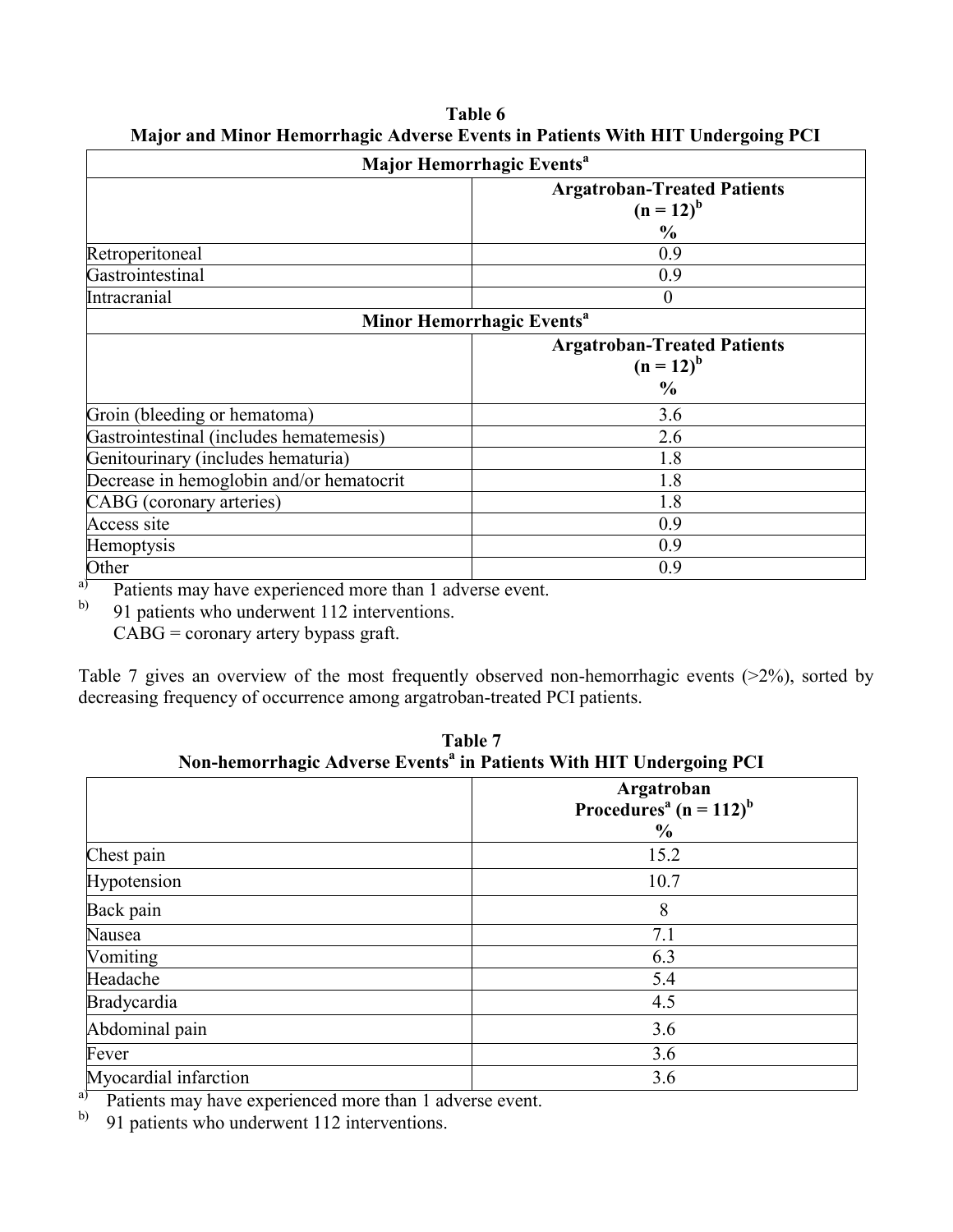There were 22 serious adverse events in 17 PCI patients (19.6% in 112 interventions). Table 8 lists the serious adverse events occurring in argatroban-treated patients with or at risk for HIT undergoing PCI.

| <b>Coded Term</b>                | <b>Argatroban Procedures</b> <sup>b</sup><br>$(n = 112)$ |
|----------------------------------|----------------------------------------------------------|
| Myocardial infarction            | $4(3.5\%)$                                               |
| Angina pectoris                  | $2(1.8\%)$                                               |
| Coronary thrombosis              | $2(1.8\%)$                                               |
| Myocardial ischemia              | $2(1.8\%)$                                               |
| Occlusion coronary               | $2(1.8\%)$                                               |
| Chest pain                       | $1(0.9\%)$                                               |
| Fever                            | $1(0.9\%)$                                               |
| Retroperitoneal hemorrhage       | $1(0.9\%)$                                               |
| Aortic stenosis                  | $1(0.9\%)$                                               |
| Arterial thrombosis              | $1(0.9\%)$                                               |
| Gastrointestinal hemorrhage      | $1(0.9\%)$                                               |
| Gastrointestinal disorder (GERD) | $1(0.9\%)$                                               |
| Cerebrovascular disorder         | $1(0.9\%)$                                               |
| Lung edema                       | $1(0.9\%)$                                               |
| Vascular disorder                | $1(0.9\%)$                                               |

**Table 8 Serious Adverse Events in Patients With HIT Undergoing PCI<sup>a</sup>**

a) Individual events may also have been reported elsewhere (see Table 6 and 7).

<sup>b)</sup> 91 patients underwent 112 procedures. Some patients may have experienced more than 1 event.

## Intracranial Bleeding in Other Populations

Increased risks for intracranial bleeding have been observed in investigational studies of argatroban for other uses. In a study of patients with acute myocardial infarction receiving both argatroban and thrombolytic therapy (streptokinase or tissue plasminogen activator), the overall frequency of intracranial bleeding was 1% (8 out of 810 patients). Intracranial bleeding was not observed in 317 subjects or patients who did not receive concomitant thrombolysis [*see Drug Interactions (7.4)*].

The safety and effectiveness of argatroban for cardiac indications other than PCI in patients with HIT have not been established. Intracranial bleeding was also observed in a prospective, placebo-controlled study of argatroban in patients who had onset of acute stroke within 12 hours of study entry. Symptomatic intracranial hemorrhage was reported in 5 of 117 patients (4.3%) who received argatroban at 1 to 3 mcg/kg/min and in none of the 54 patients who received placebo. Asymptomatic intracranial hemorrhage occurred in 5 (4.3%) and 2 (3.7%) of the patients, respectively.

# Allergic Reactions

One hundred fifty-six allergic reactions or suspected allergic reactions were observed in 1,127 individuals who were treated with argatroban in clinical pharmacology studies or for various clinical indications. About 95% (148/156) of these reactions occurred in patients who concomitantly received thrombolytic therapy (e.g., streptokinase) or contrast media.

Allergic reactions or suspected allergic reactions in populations other than patients with HIT (with or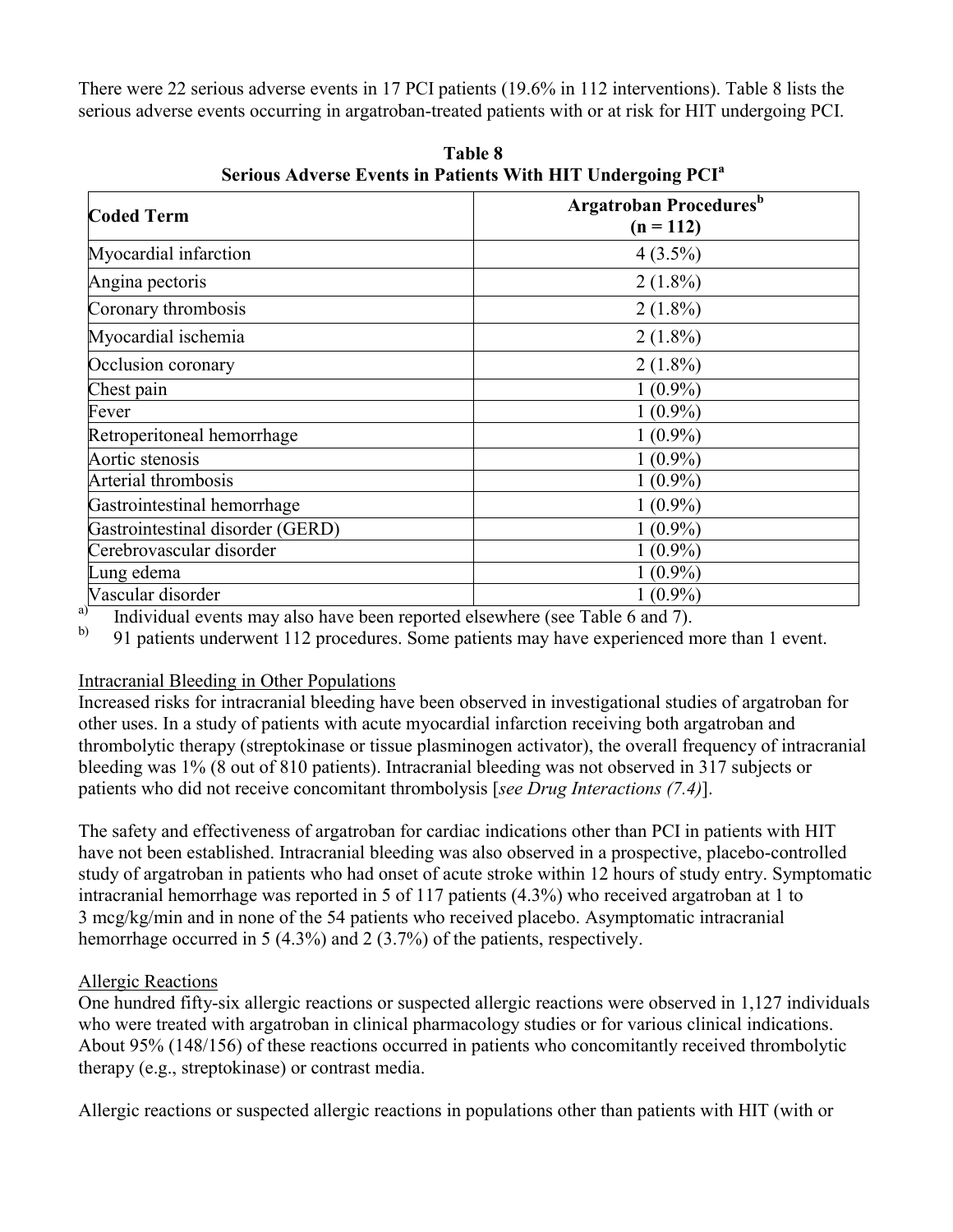without thrombosis) include (in descending order of frequency):

- Airway reactions (coughing, dyspnea): 10% or more
- Skin reactions (rash, bullous eruption):  $1 \text{ to } \leq 10\%$
- General reactions (vasodilation): 1 to 10%

Limited data are available on the potential formation of drug-related antibodies. Plasma from 12 healthy volunteers treated with argatroban over 6 days showed no evidence of neutralizing antibodies. No loss of anticoagulant activity was noted with repeated administration of argatroban to more than 40 patients.

# **7 DRUG INTERACTIONS**

## **7.1 Heparin**

If argatroban is to be initiated after cessation of heparin therapy, allow sufficient time for heparin's effect on the aPTT to decrease prior to initiation of argatroban therapy.

# **7.2 Oral Anticoagulant Agents**

Pharmacokinetic drug-drug interactions between argatroban and warfarin (7.5 mg single oral dose) have not been demonstrated. However, the concomitant use of argatroban and warfarin (5 to 7.5 mg initial oral dose, followed by 2.5 to 6 mg/day orally for 6 to 10 days) results in prolongation of the prothrombin time (PT) and International Normalized Ratio (INR) [*see Dosage and Administration (2.5) and Clinical Pharmacology (12.2)*].

# **7.3 Aspirin/Acetaminophen**

No drug-drug interactions have been demonstrated between argatroban and concomitantly administered aspirin or acetaminophen [*see Clinical Pharmacology (12.3)*].

## **7.4 Thrombolytic Agents**

The safety and effectiveness of argatroban with thrombolytic agents have not been established [*see Adverse Reactions (6)*]*.*

## **7.5 Glycoprotein IIb/IIIa Antagonists**

The safety and effectiveness of argatroban with glycoprotein IIb/IIIa antagonists have not been established.

# **8 USE IN SPECIFIC POPULATIONS**

## **8.1 Pregnancy**

## Risk Summary

Limited data from published literature and postmarketing reports do not suggest an association between argatroban and adverse fetal developmental outcomes. There are risks to the mother associated with untreated thrombosis in pregnancy and a risk of hemorrhage in the mother and fetus associated with use of anticoagulants *(see Clinical Considerations)*. In animal reproduction studies, there was no evidence of adverse developmental outcomes with intravenous administration of argatroban during organogenesis in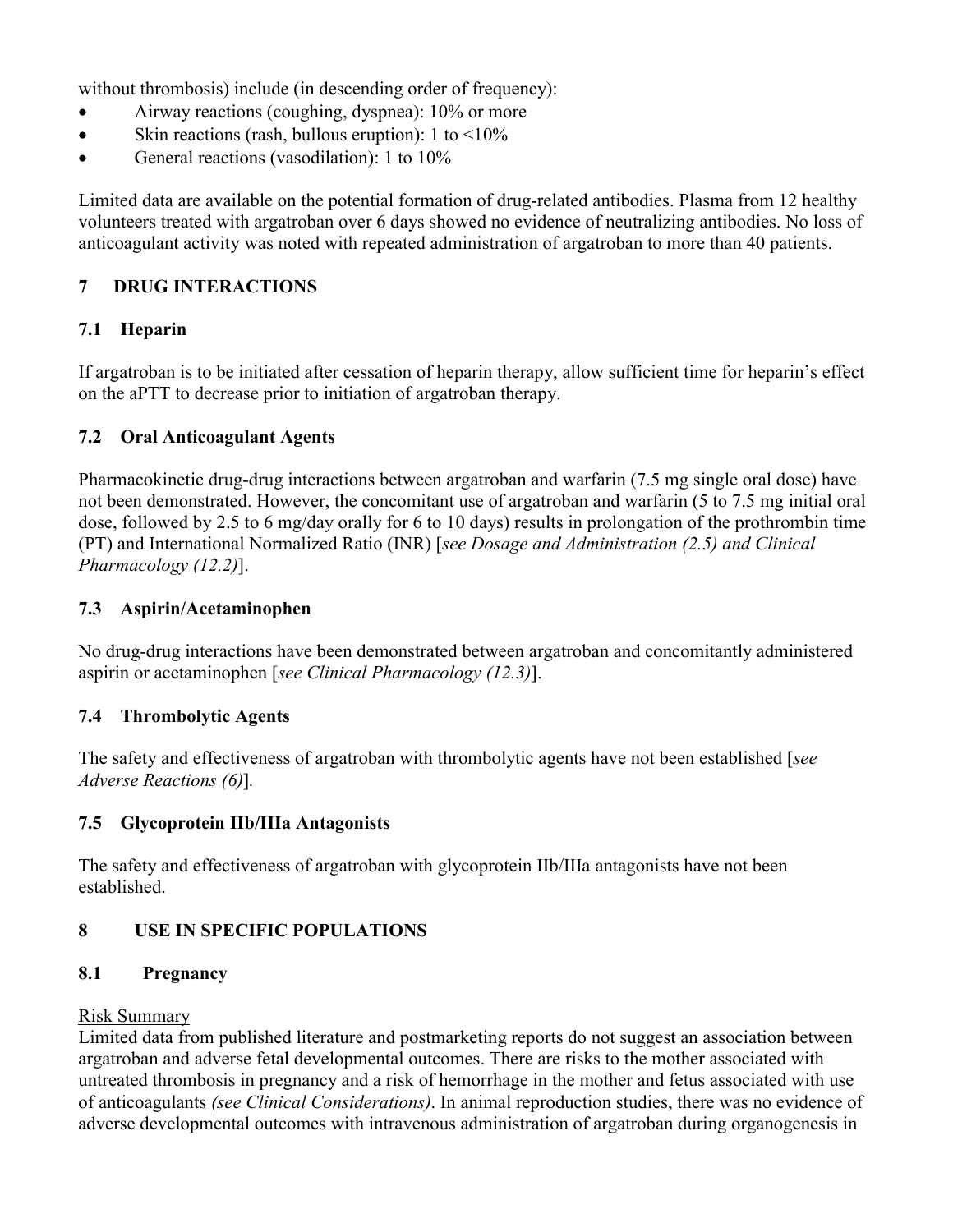rats and rabbits at doses up to 0.3-and 0.2-times, respectively, the maximum recommended human dose (MHRD) *(see Data)*.

The estimated background risk of major birth defects and miscarriage for the indicated population is unknown. All pregnancies have a background risk of birth defect, loss, or other adverse outcomes. In the U.S. general population, the estimated background risk of major birth defects and miscarriage in clinically recognized pregnancies is 2%-4% and 15%-20%, respectively.

## Clinical Considerations

*Disease-Associated Maternal and/or Embryo/Fetal Risk*

Pregnancy confers an increased risk for thromboembolism that is higher for women with underlying thromboembolic disease and certain high risk pregnancy conditions. Published data describe that women with a previous history of venous thrombosis are at high risk for recurrence during pregnancy.

# *Fetal/Neonatal Adverse Reactions*

Use of anticoagulants, including argatroban, may increase the risk of bleeding in the fetus and neonate. Monitor neonates for bleeding [*see Warnings and Precautions (5.1, 5.3)*].

# *Labor or Delivery*

All patients receiving anticoagulants, including pregnant women, are at risk for bleeding. Pregnant women receiving argatroban should be carefully monitored for evidence of excessive bleeding or unexpected changes in coagulation parameters [*see Warnings and Precautions (5.1, 5.3)*].

Data *Animal Data*

Developmental studies performed in rats with argatroban at intravenous doses up to 27 mg/kg/day (0.3 times the maximum recommended human dose, based on body surface area) and in rabbits at intravenous doses up to 10.8 mg/kg/day (0.2 times the maximum recommended human dose, based on body surface area) have revealed no evidence of harm to the fetus.

# **8.2 Lactation**

# Risk Summary

There are no data on the presence of argatroban in human milk, or its effects on milk production. Argatroban is present in rat milk. The developmental and health benefits of breastfeeding should be considered along with the mother's clinical need for Argatroban and any potential adverse effects on the breastfed infant from Argatroban or from the underlying maternal condition.

# **8.4 Pediatric Use**

Safety and Effectiveness have not been Established in Pediatric Patients.

Argatroban was studied among 18 seriously ill pediatric patients who required an alternative to heparin anticoagulation. Most patients were diagnosed with HIT or suspected HIT. Age ranges of patients were  $\leq$ 6 months, n = 8; six months to  $\leq$ 8 years, n = 6; 8 to 16 years, n = 4. All patients had serious underlying conditions and were receiving multiple concomitant medications. Thirteen patients received argatroban solely as a continuous infusion (no bolus dose). Dosing was initiated in the majority of these 13 patients at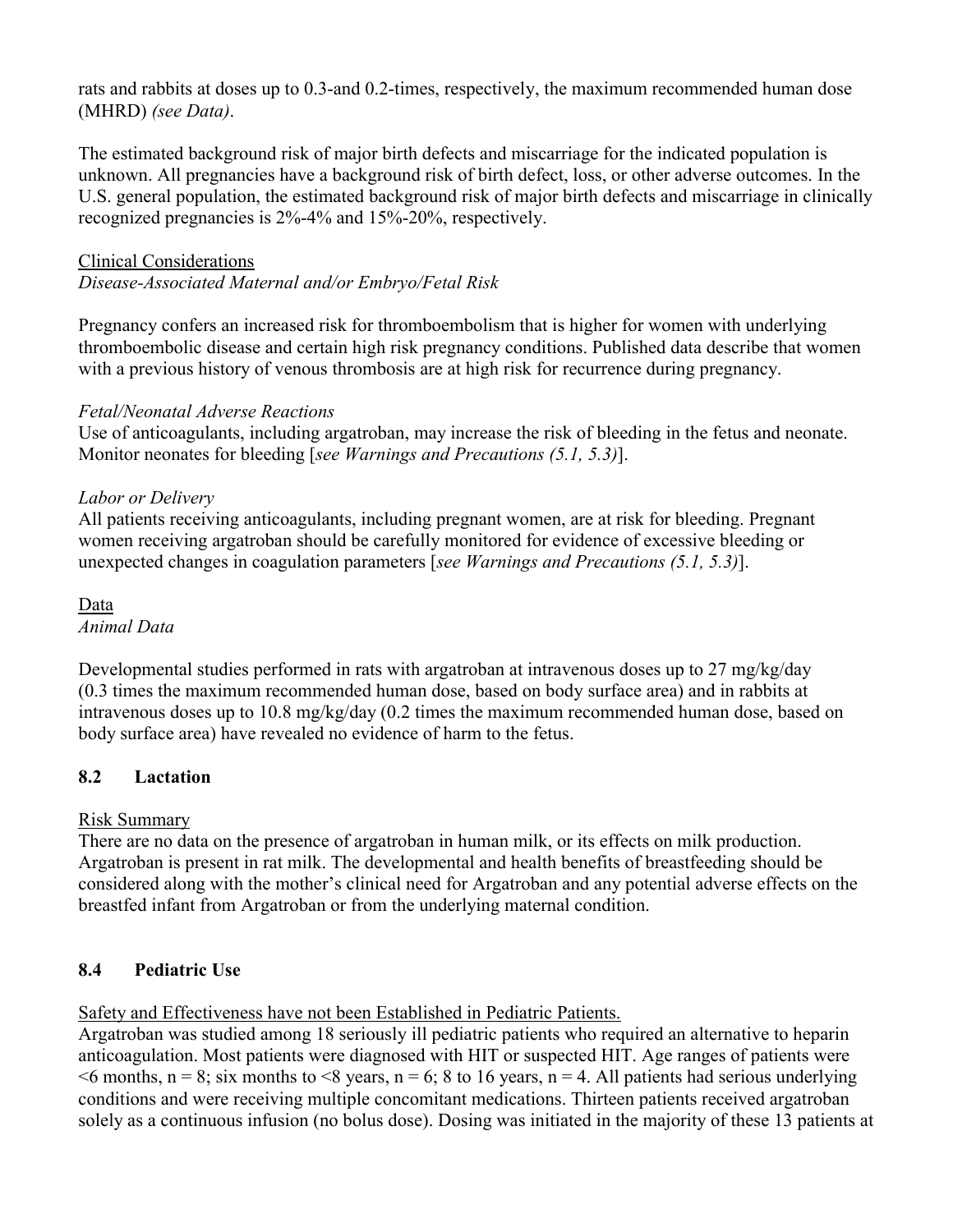1 mcg/kg/min. Dosing was titrated as needed to achieve and maintain an aPTT of 1.5 to 3 times the baseline value. Most patients required multiple dose adjustments to maintain anticoagulation parameters within the desired range. During the 30-day study period, thrombotic events occurred during argatroban administration to two patients and following argatroban discontinuation in three other patients. Major bleeding occurred among two patients; one patient experienced an intracranial hemorrhage after 4 days of argatroban therapy in the setting of sepsis and thrombocytopenia and another patient experienced an intracranial hemorrhage after receiving argatroban for greater than 14 days. The study findings did not establish the safe and effective use of argatroban in pediatric patients and the dosing of 1 mcg/kg/min was not supported by the pharmacokinetic data described below.

# Pediatric Pharmacokinetics (PK) and Pharmacodynamics (PD)

PK parameters of argatroban were characterized in population PK/PD analysis model with sparse data from 15 seriously ill pediatric patients. Argatroban clearance in these seriously ill pediatric patients (0.16 L/hr/kg) was 50% lower compared to argatroban clearance in healthy adults (0.31 L/hr/kg). Four pediatric patients with elevated bilirubin (secondary to cardiac complications or hepatic impairment) had, on average, 80% lower clearance (0.03 L/hr/kg) when compared to pediatric patients with normal bilirubin levels.

These PK/PD analysis models based on a goal of aPTT prolongation of 1.5 to 3 times the baseline value and avoidance of an aPTT > 100 seconds for seriously ill pediatric patients with HIT/HITTS who require an alternative to heparin suggested the following:

- For patients with normal hepatic function, a starting infusion rate of 0.75 mcg/kg/min may have comparable aPTT responses as a starting dose of 2 mcg/kg/min in healthy adults. Additionally, based on an evaluation of aPTT every two hours, increasing the dosage by 0.1 to 0.25 mcg/kg/min could achieve additional aPTT responses.
- For patients with hepatic impairment a starting infusion rate of 0.2 mcg/kg/min with increasing dosing by increments of 0.05 mcg/kg/min may have comparable argatroban exposure as expected with adult doses.

The safety and effectiveness of argatroban with the above dosing have not been adequately assessed in pediatric patients and the safety and effectiveness of argatroban is not established in pediatric patients. In addition, the described dosage did not take into account multiple factors that could affect the dosage such as current aPTT, target aPTT, and the clinical status of the patient.

# **8.5 Geriatric Use**

Of the total number of subjects (1340) in clinical studies of argatroban, 35% were 65 and over. In the clinical studies of adult patients with HIT (with or without thrombosis), the effectiveness of argatroban was not affected by age. No trends were observed across age groups for both aPTT and the ACT. The safety analysis did suggest that older patients had increased underlying conditions, which may predispose them to events. The studies were not sized appropriately to detect differences in safety between age groups.

# **8.6 Hepatic Impairment**

Dose reduction and careful titration are required when administering argatroban to patients with hepatic impairment. Reversal of anticoagulant effect may be prolonged in this population [*see Dosage and Administration (2.3), Warning and Precautions (5.2), Clinical Pharmacology (12.3)*]*.*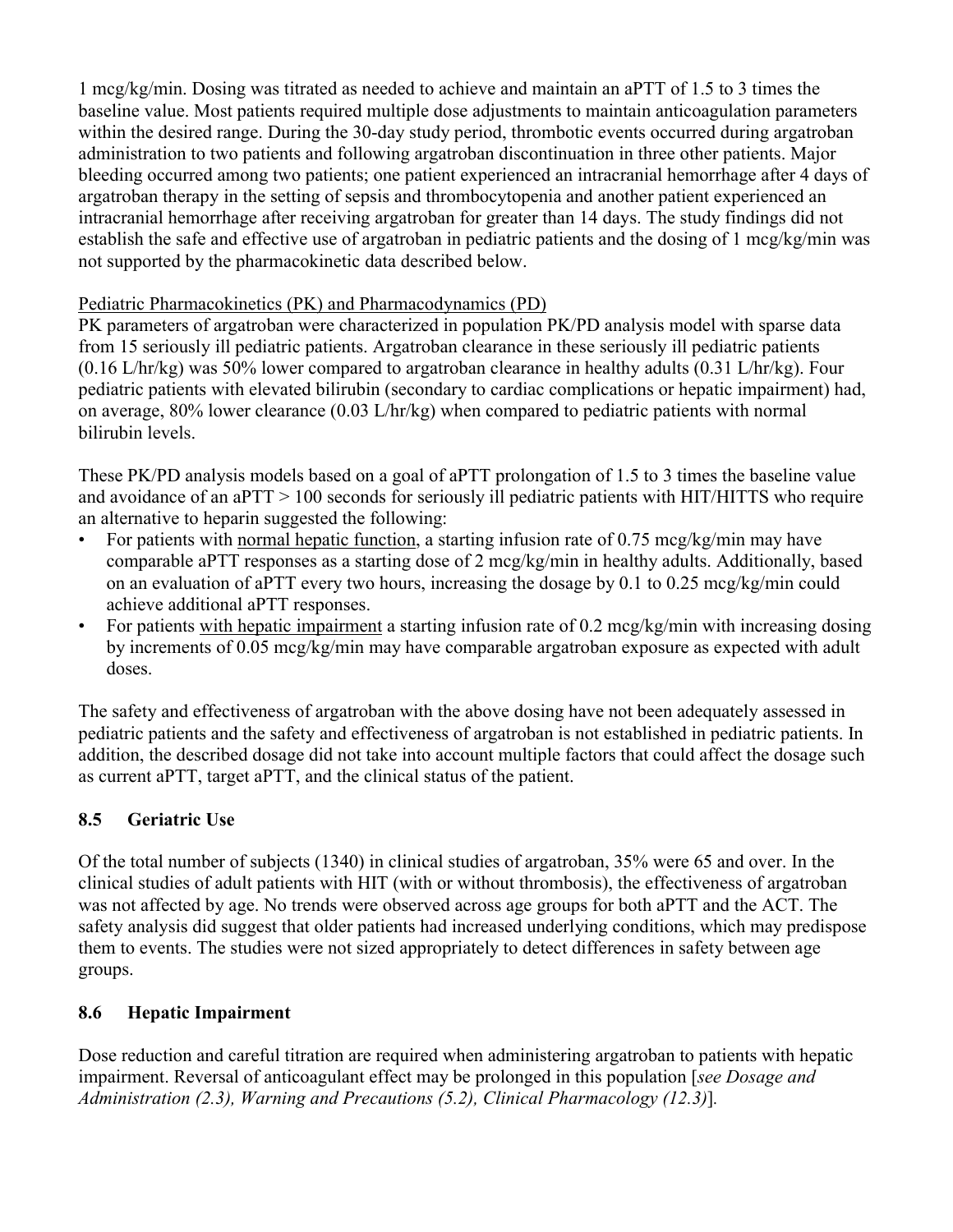## **10 OVERDOSAGE**

Excessive anticoagulation, with or without bleeding, may be controlled by discontinuing argatroban or by decreasing the argatroban dose. In clinical studies, anticoagulation parameters generally returned from therapeutic levels to baseline within 2 to 4 hours after discontinuation of the drug. Reversal of anticoagulant effect may take longer in patients with hepatic impairment.

No specific antidote to argatroban is available; if life-threatening bleeding occurs and excessive plasma levels of argatroban are suspected, discontinue argatroban immediately and measure aPTT and other coagulation parameters. When argatroban was administered as a continuous infusion (2 mcg/kg/min) prior to and during a 4-hour hemodialysis session, approximately 20% of argatroban was cleared through dialysis.

Single intravenous doses of argatroban at 200, 124, 150, and 200 mg/kg were lethal to mice, rats, rabbits, and dogs, respectively. The symptoms of acute toxicity were loss of righting reflex, tremors, clonic convulsions, paralysis of hind limbs, and coma.

## **11 DESCRIPTION**

Argatroban is a synthetic direct thrombin inhibitor and the chemical name is 1-[5- [(aminoiminomethyl)amino] 1-oxo-2-[[(1,2,3,4-tetrahydro-3-methyl-8-quinolinyl)sulfonyl]amino]pentyl]-4-methyl-2-piperidinecarboxylic acid, monohydrate. Argatroban has 4 asymmetric carbons. One of the asymmetric carbons has an *R* configuration (stereoisomer Type I) and an *S* configuration (stereoisomer Type II). Argatroban consists of a mixture of *R* and *S* stereoisomers at a ratio of approximately 65:35.

The molecular formula of argatroban is  $C_{23}H_{36}N_6O_5S\cdot H_2O$ . Its molecular weight is 526.66 g/mol. The structural formula is:



Argatroban is a white, odorless crystalline powder that is freely soluble in glacial acetic acid, slightly soluble in ethanol, and insoluble in acetone, ethyl acetate, and ether.

Argatroban Injection is a sterile clear, colorless to pale yellow, slightly viscous solution in a single-dose amber vial containing 250 mg/2.5 mL of argatroban. Each mL of sterile, nonpyrogenic solution contains 100 mg argatroban, 300 mg D-sorbitol, and 400 mg dehydrated alcohol in water for injection.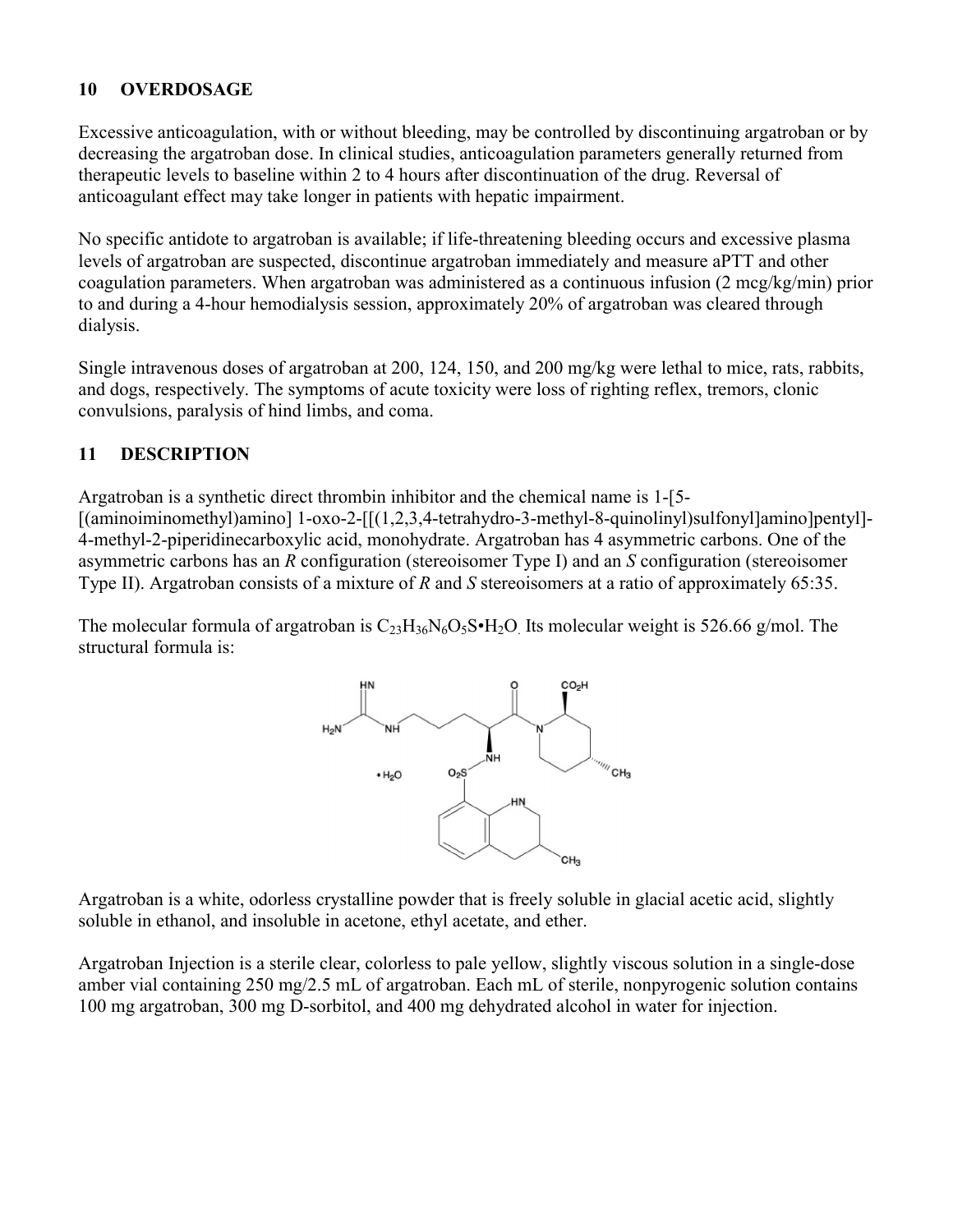## **12 CLINICAL PHARMACOLOGY**

#### **12.1 Mechanism of Action**

Argatroban is a direct thrombin inhibitor that reversibly binds to the thrombin active site. Argatroban does not require the co-factor antithrombin III for antithrombotic activity. Argatroban exerts its anticoagulant effects by inhibiting thrombin-catalyzed or -induced reactions, including fibrin formation; activation of coagulation factors V, VIII, and XIII; activation of protein C; and platelet aggregation.

Argatroban inhibits thrombin with an inhibition constant  $(Ki)$  of 0.04  $\mu$ M. At therapeutic concentrations, argatroban has little or no effect on related serine proteases (trypsin, factor Xa, plasmin, and kallikrein).

Argatroban is capable of inhibiting the action of both free and clot-associated thrombin.

## **12.2 Pharmacodynamics**

When argatroban is administered by continuous infusion, anticoagulant effects and plasma concentrations of argatroban follow similar, predictable temporal response profiles, with low intersubject variability. Immediately upon initiation of argatroban infusion, anticoagulant effects are produced as plasma argatroban concentrations begin to rise. Steady-state levels of both drug and anticoagulant effect are typically attained within 1 to 3 hours and are maintained until the infusion is discontinued or the dosage adjusted. Steady-state plasma argatroban concentrations increase proportionally with dose (for infusion doses up to 40 mcg/kg/min in healthy subjects) and are well correlated with steady-state anticoagulant effects. For infusion doses up to 40 mcg/kg/min, argatroban increases in a dose-dependent fashion, the activated partial thromboplastin time (aPTT), the activated clotting time (ACT), the prothrombin time (PT), the International Normalized Ratio (INR), and the thrombin time (TT) in healthy volunteers and cardiac patients. Representative steady-state plasma argatroban concentrations and anticoagulant effects are shown below for argatroban infusion doses up to 10 mcg/kg/min (see Figure 1).



**Effect on International Normalized Ratio (INR):** Because argatroban is a direct thrombin inhibitor, coadministration of argatroban and warfarin produces a combined effect on the laboratory measurement of the INR. However, concurrent therapy, compared to warfarin monotherapy, exerts no additional effect on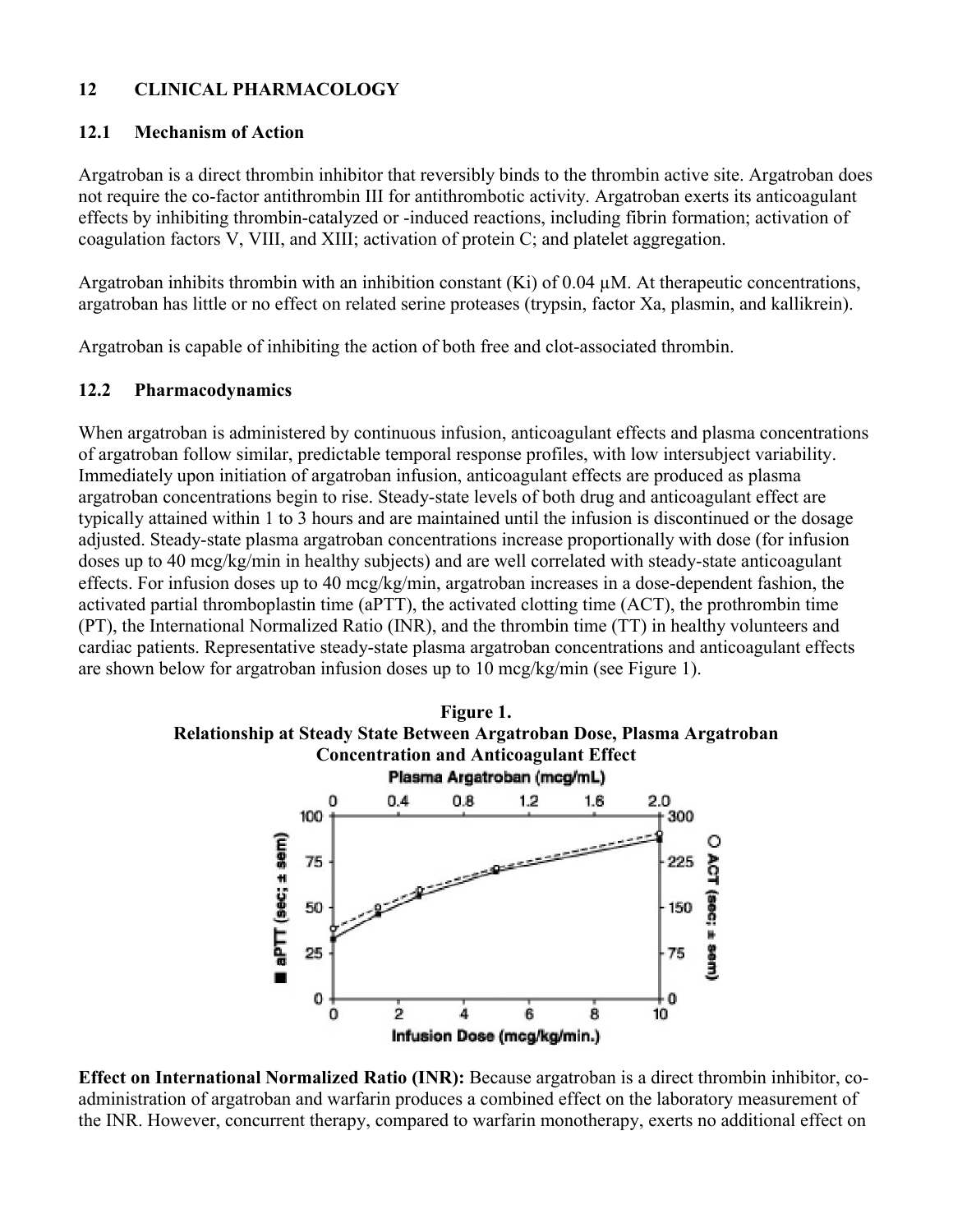vitamin K–dependent factor Xa activity.

The relationship between INR on co-therapy and warfarin alone is dependent on both the dose of argatroban and the thromboplastin reagent used. This relationship is influenced by the International Sensitivity Index (ISI) of the thromboplastin. Data for 2 commonly utilized thromboplastins with ISI values of 0.88 (Innovin, Dade) and 1.78 (Thromboplastin C Plus, Dade) are presented in Figure 2 for an argatroban dose of 2 mcg/kg/min. Thromboplastins with higher ISI values than shown result in higher INRs on combined therapy of warfarin and argatroban. These data are based on results obtained in normal individuals [*see Drug Interactions (7.2), Dosage and Administration (2.5)*].



Figure 2 demonstrates the relationship between INR for warfarin alone and INR for warfarin coadministered with argatroban at a dose of 2 mcg/kg/min. To calculate INR for warfarin alone (INR<sub>W</sub>), based on INR for co- therapy of warfarin and argatroban (INR<sub>WA</sub>), when the argatroban dose is 2 mcg/kg/min, use the equation next to the appropriate curve. Example: At a dose of 2 mcg/kg/min and an INR performed with Thromboplastin A, the equation  $0.19 + 0.57$  (INR<sub>WA</sub>) = INR<sub>W</sub> would allow a prediction of the INR on warfarin alone (INR<sub>W</sub>). Thus, using an INR<sub>WA</sub> value of 4.0 obtained on combined therapy:  $INR_W = 0.19 + 0.57 (4) = 2.47$  as the value for INR on warfarin alone. The error (confidence interval) associated with a prediction is  $\pm$  0.4 units. Similar linear relationships and prediction errors exist for argatroban at a dose of 1 mcg/kg/min. Thus, for argatroban doses of 1 or 2 mcg/kg/min,  $INR_W$  can be predicted from  $INR_{WA}$ . For argatroban doses greater than 2 mcg/kg/min, the error associated with predicting INR<sub>W</sub> from INR<sub>WA</sub> is  $\pm$  1. Thus, INR<sub>W</sub> cannot be reliably predicted from INR<sub>WA</sub> at doses greater than 2 mcg/kg/min.

## **12.3 Pharmacokinetics**

## **Distribution**

Argatroban distributes mainly in the extra cellular fluid as evidenced by an apparent steady-state volume of distribution of 174 mL/kg (12.18 L in a 70 kg adult). Argatroban is 54% bound to human serum proteins, with binding to albumin and  $\alpha$ 1-acid glycoprotein being 20% and 34%, respectively.

## Metabolism

The main route of argatroban metabolism is hydroxylation and aromatization of the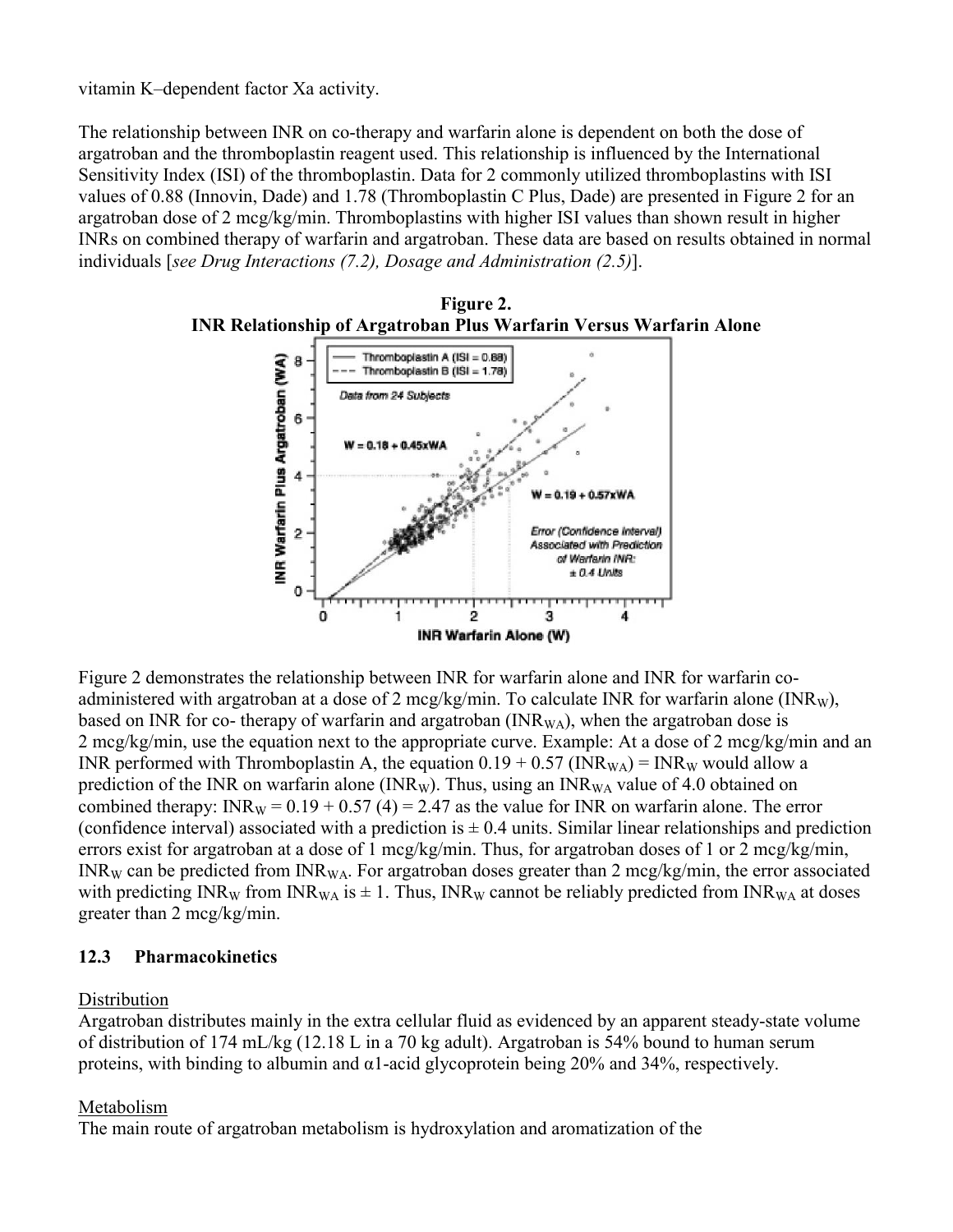3-methyltetrahydroquinoline ring in the liver. The formation of each of the 4 known metabolites is catalyzed *in vitro* by the human liver microsomal cytochrome P450 enzymes CYP3A4/5. The primary metabolite (M1) exerts 3- to 5-fold weaker anticoagulant effects than argatroban. Unchanged argatroban is the major component in plasma. The plasma concentrations of M1 range between 0% and 20% of that of the parent drug. The other metabolites (M2 to M4) are found only in very low quantities in the urine and have not been detected in plasma or feces. These data, together with the lack of effect of erythromycin (a potent CYP3A4/5 inhibitor) on argatroban pharmacokinetics, suggest that CYP3A4/5 mediated metabolism is not an important elimination pathway *in vivo*.

Total body clearance is approximately 5.1 mL/kg/min (0.31 L/kg/hr) for infusion doses up to 40 mcg/kg/min. The terminal elimination half-life of argatroban ranges between 39 and 51 minutes.

There is no interconversion of the  $21-(R)$ : $21-(S)$  diastereoisomers. The plasma ratio of these diastereoisomers is unchanged by metabolism or hepatic impairment, remaining constant at 65:35 ( $\pm$  2%).

# Excretion

Argatroban is excreted primarily in the feces, presumably through biliary secretion. In a study in which  $14$ C- argatroban (5 mcg/kg/min) was infused for 4 hours into healthy subjects, approximately 65% of the radioactivity was recovered in the feces within 6 days of the start of infusion with little or no radioactivity subsequently detected. Approximately 22% of the radioactivity appeared in the urine within 12 hours of the start of infusion. Little or no additional urinary radioactivity was subsequently detected. Average percent recovery of unchanged drug, relative to total dose, was 16% in urine and at least 14% in feces.

# Special Populations

*Hepatic Impairment:* The dosage of argatroban should be decreased in patients with hepatic impairment [see *Dosage and Administration (2.3) and Warnings and Precautions (5.2)*]. Patients with hepatic impairment were not studied in percutaneous coronary intervention (PCI) trials. At a dose of 2.5 mcg/kg/min, hepatic impairment is associated with decreased clearance and increased elimination half-life of argatroban (to 1.9 mL/kg/min and 181 minutes, respectively, for patients with a Child-Pugh score  $>6$ ).

*Renal Impairment:* No dosage adjustment is necessary in patients with renal dysfunction. The effect of renal disease on the pharmacokinetics of argatroban was studied in 6 subjects with normal renal function (mean Clcr =  $95 \pm 16$  mL/min) and in 18 subjects with mild (mean Clcr =  $64\pm 10$  mL/min), moderate (mean Clcr = 41  $\pm$  5.8 mL/min), and severe (mean Clcr = 5  $\pm$  7 mL/min) renal impairment. The pharmacokinetics and pharmacodynamics of argatroban at dosages up to 5 mcg/kg/min were not significantly affected by renal dysfunction.

Use of argatroban was evaluated in a study of 12 patients with stable end-stage renal disease undergoing chronic intermittent hemodialysis. Argatroban was administered at a rate of 2 to 3 mcg/kg/min (begun at least 4 hours prior to dialysis) or as a bolus dose of 250 mcg/kg at the start of dialysis followed by a continuous infusion of 2 mcg/kg/min. Although these regimens did not achieve the goal of maintaining ACT values at 1.8 times the baseline value throughout most of the hemodialysis period, the hemodialysis sessions were successfully completed with both of these regimens. The mean ACTs produced in this study ranged from 1.39 to 1.82 times baseline, and the mean aPTTs ranged from 1.96 to 3.4 times baseline. When argatroban was administered as a continuous infusion of 2 mcg/kg/min prior to and during a 4-hour hemodialysis session, approximately 20% was cleared through dialysis.

*Age, Gender:* There are no clinically significant effects of age or gender on the pharmacokinetics or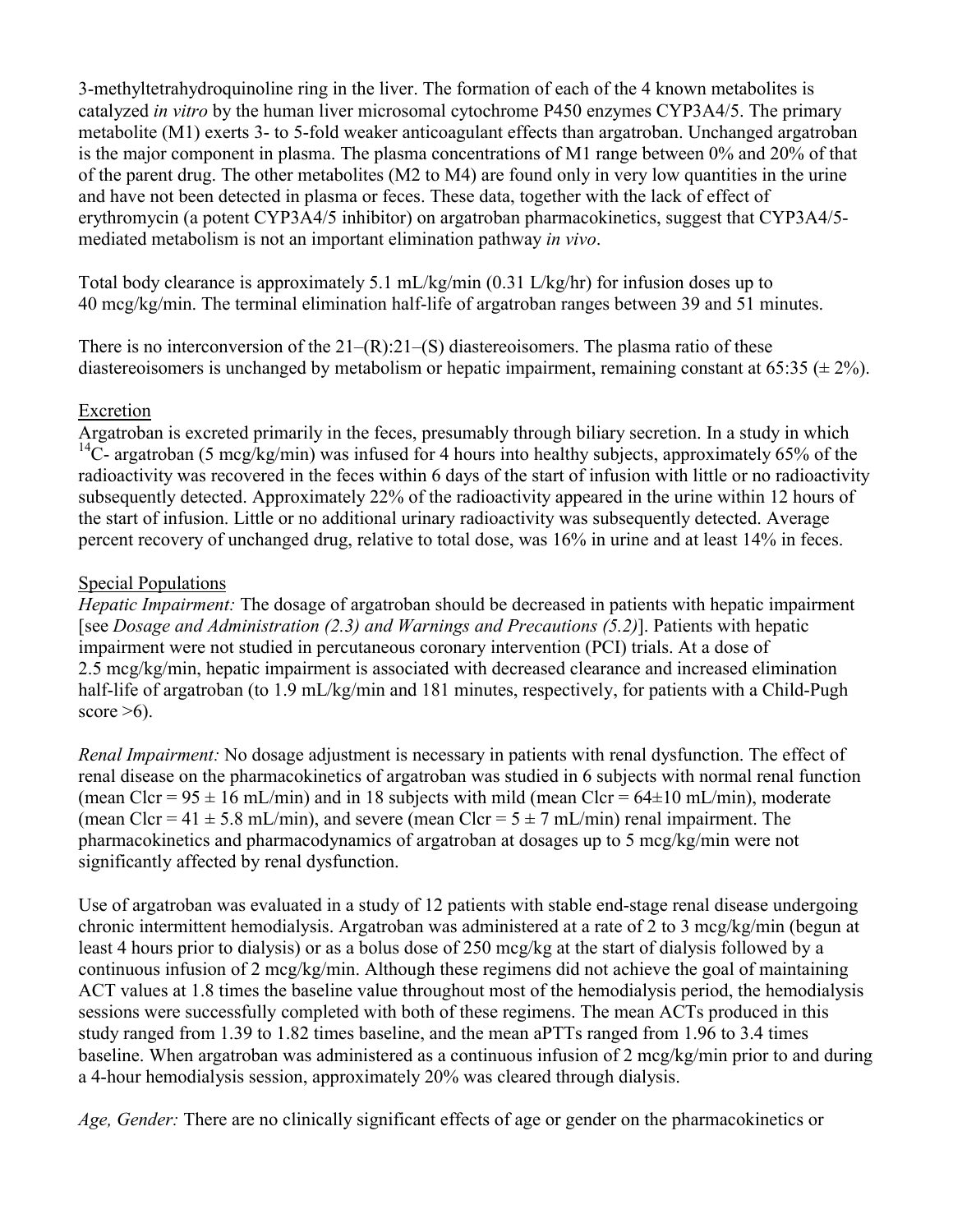pharmacodynamics (e.g., aPTT) of argatroban in adults.

# Drug-Drug Interactions

*Digoxin:* In 12 healthy volunteers, intravenous infusion of argatroban (2 mcg/kg/min) over 5 days (study days 11 to 15) did not affect the steady-state pharmacokinetics of oral digoxin (0.375 mg daily for 15 days).

*Erythromycin:* In 10 healthy subjects, orally administered erythromycin (a potent inhibitor of CYP3A4/5) at 500 mg four times daily for 7 days had no effect on the pharmacokinetics of argatroban at a dose of 1 mcg/kg/min for 5 hours. These data suggest oxidative metabolism by CYP3A4/5 is not an important elimination pathway *in vivo* for argatroban.

*Aspirin and Acetaminophen:* Drug-drug interactions have not been demonstrated between argatroban and concomitantly administered aspirin (162.5 mg orally given 26 and 2 hours prior to initiation of argatroban 1 mcg/kg/min over 4 hours) or acetaminophen (1,000 mg orally given 12, 6, and 0 hours prior to, and 6 and 12 hours subsequent to, initiation of argatroban 1.5 mcg/kg/min over 18 hours).

# **13 NONCLINICAL TOXICOLOGY**

# **13.1 Carcinogenesis, Mutagenesis, Impairment of Fertility**

Carcinogenicity studies with argatroban have not been performed.

Argatroban was not genotoxic in the Ames test, the Chinese hamster ovary cell (CHO/HGPRT) forward mutation test, the Chinese hamster lung fibroblast chromosome aberration test, the rat hepatocyte, and WI-38 human fetal lung cell unscheduled DNA synthesis (UDS) tests, or the mouse micronucleus test.

Argatroban at intravenous doses up to 27 mg/kg/day (0.3 times the recommended maximum human dose based on body surface area) had no effect on fertility and reproductive function of male and female rats.

# **14 CLINICAL STUDIES**

# **14.1 Heparin-Induced Thrombocytopenia**

The safety and efficacy of argatroban were evaluated in a historically controlled efficacy and safety study (Study 1) and a follow-on efficacy and safety study (Study 2). These studies were comparable with regard to study design, study objectives, dosing regimens as well as study outline, conduct, and monitoring.

In these studies, 568 adult patients were treated with argatroban and 193 adult patients made up the historical control group. Patients had a clinical diagnosis of heparin-induced thrombocytopenia, either without thrombosis (HIT) or with thrombosis (HITTS [heparin-induced thrombocytopenia and thrombosis syndrome]) and were males or non-pregnant females between the age of 18 and 80 years old. HIT/HITTS was defined by a fall in platelet count to less than  $100,000/\mu$ L or a 50% decrease in platelets after the initiation of heparin therapy with no apparent explanation other than HIT. Patients with HITTS also had an arterial or venous thrombosis documented by appropriate imaging techniques or supported by clinical evidence such as acute myocardial infarction, stroke, pulmonary embolism, or other clinical indications of vascular occlusion. Patients who had documented histories of positive heparin-dependent antibody tests without current thrombocytopenia or heparin challenge (e.g., patients with latent disease) were also included if they required anticoagulation.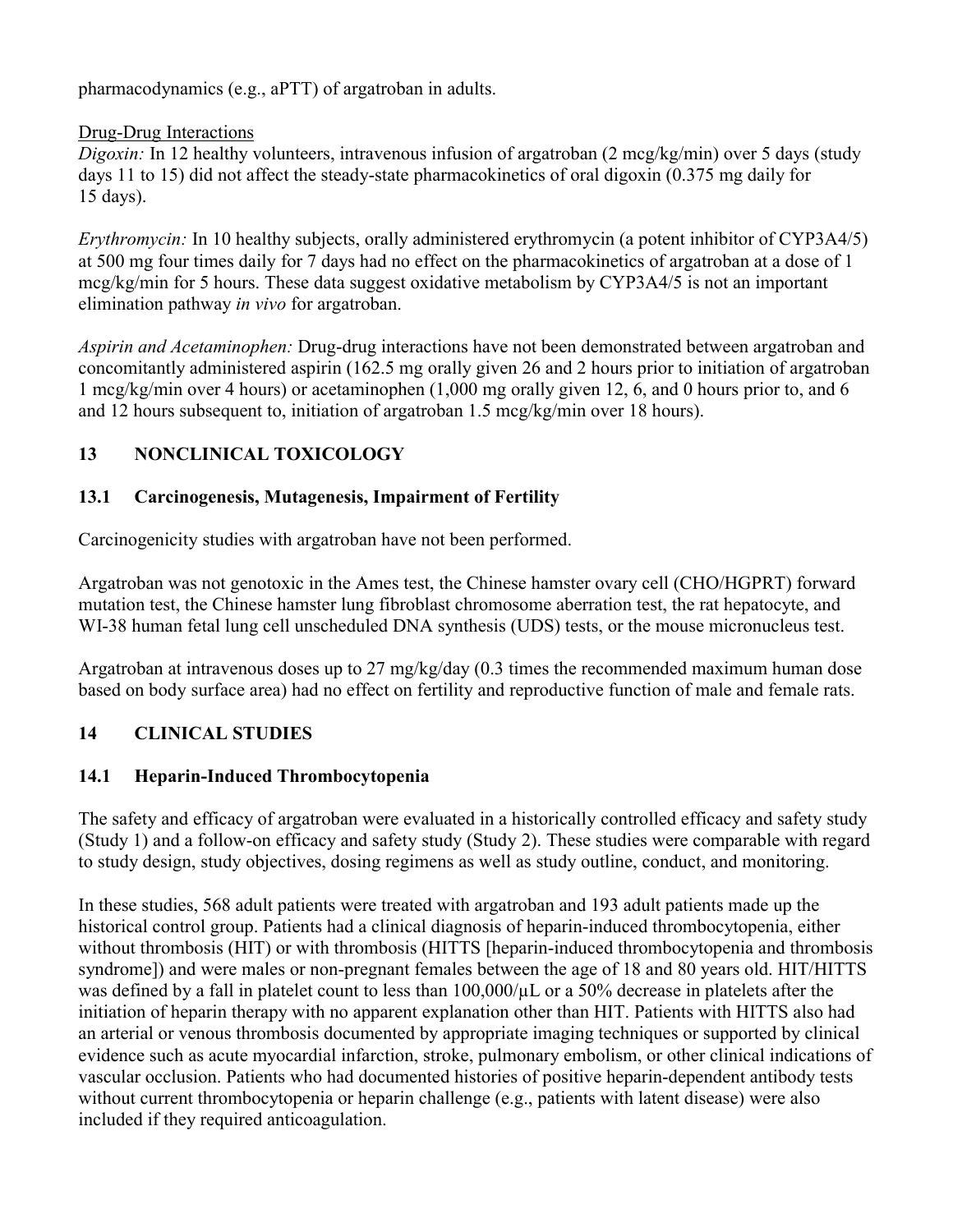These studies did not include patients with documented unexplained aPTT >200% of control at baseline, documented coagulation disorder or bleeding diathesis unrelated to HIT, a lumbar puncture within the past 7 days or a history of previous aneurysm, hemorrhagic stroke, or a thrombotic stroke within the past 6 months unrelated to HIT.

The initial dose of argatroban was 2 mcg/kg/min. Two hours after the start of the argatroban infusion, an aPTT level was obtained and dose adjustments were made (up to a maximum of 10 mcg/kg/min) to achieve a steady-state aPTT value that was 1.5 to 3.0 times the baseline value, not to exceed 100 seconds. Overall the mean aPTT level for HIT and HITTS patients during the argatroban infusion increased from baseline values of 34 and 38 seconds, respectively, to 62.5 and 64.5 seconds, respectively.

The primary efficacy analysis was based on a comparison of event rates for a composite endpoint that included death (all causes), amputation (all causes) or new thrombosis during the treatment and follow-up period (study days 0 to 37). Secondary analyses included evaluation of the event rates for the components of the composite endpoint as well as time-to-event analyses.

In Study 1, a total of 304 patients were enrolled as follows: active HIT ( $n=129$ ), active HITTS ( $n=144$ ), or latent disease (n=31). Among the 193 historical controls, 139 (72%) had active HIT, 46 (24%) had active HITTS, and 8 (4%) had latent disease. Within each group, those with active HIT and those with latent disease were analyzed together. Positive laboratory confirmation of HIT/HITTS by the heparin-induced platelet aggregation test or serotonin release assay was demonstrated in 174 of 304 (57%) argatroban treated patients (i.e., in 80 with HIT or latent disease and 94 with HITTS) and in 149 of 193 (77%) historical controls (i.e., in 119 with HIT or latent disease and 30 with HITTS). The test results for the remainder of the patients and controls were either negative or not determined.

There was a significant improvement in the composite outcome in patients with HIT and HITTS treated with argatroban versus those in the historical control group (see Table 9). The components of the composite endpoint are shown in Table 9.

|  | by Severity <sup>b</sup> | Efficacy Results of Study 1: Composite Endpoint <sup>ª</sup> and Individual Components, Ranked |
|--|--------------------------|------------------------------------------------------------------------------------------------|
|  |                          |                                                                                                |

**Table 9**

|                       | <b>HIT</b>                  |                         | <b>HITTS</b>                                |                         | <b>HIT/HITTS</b>            |                         |
|-----------------------|-----------------------------|-------------------------|---------------------------------------------|-------------------------|-----------------------------|-------------------------|
| Parameter,<br>N(%     | <b>Control</b><br>$n = 147$ | Argatroban<br>$n = 160$ | <b>Control</b><br>$n = 46$                  | Argatroban<br>$n = 144$ | <b>Control</b><br>$n = 193$ | Argatroban<br>$n = 304$ |
| Composite<br>Endpoint | 57(38.8)                    | 41 $(25.6)$             | 26(56.5)                                    | 63(43.8)                | 83 (43)                     | 104(34.2)               |
|                       |                             |                         | <b>Individual Components</b> <sup>b</sup> : |                         |                             |                         |
| Death                 | 32(21.8)                    | 27(16.9)                | 13(28.3)                                    | 26(18.1)                | 45(23.3)                    | 53 (17.4)               |
| Amputation            | 3(2)                        | 3(1.9)                  | 4(8.7)                                      | 16(11.1)                | 7(3.6)                      | 19(6.2)                 |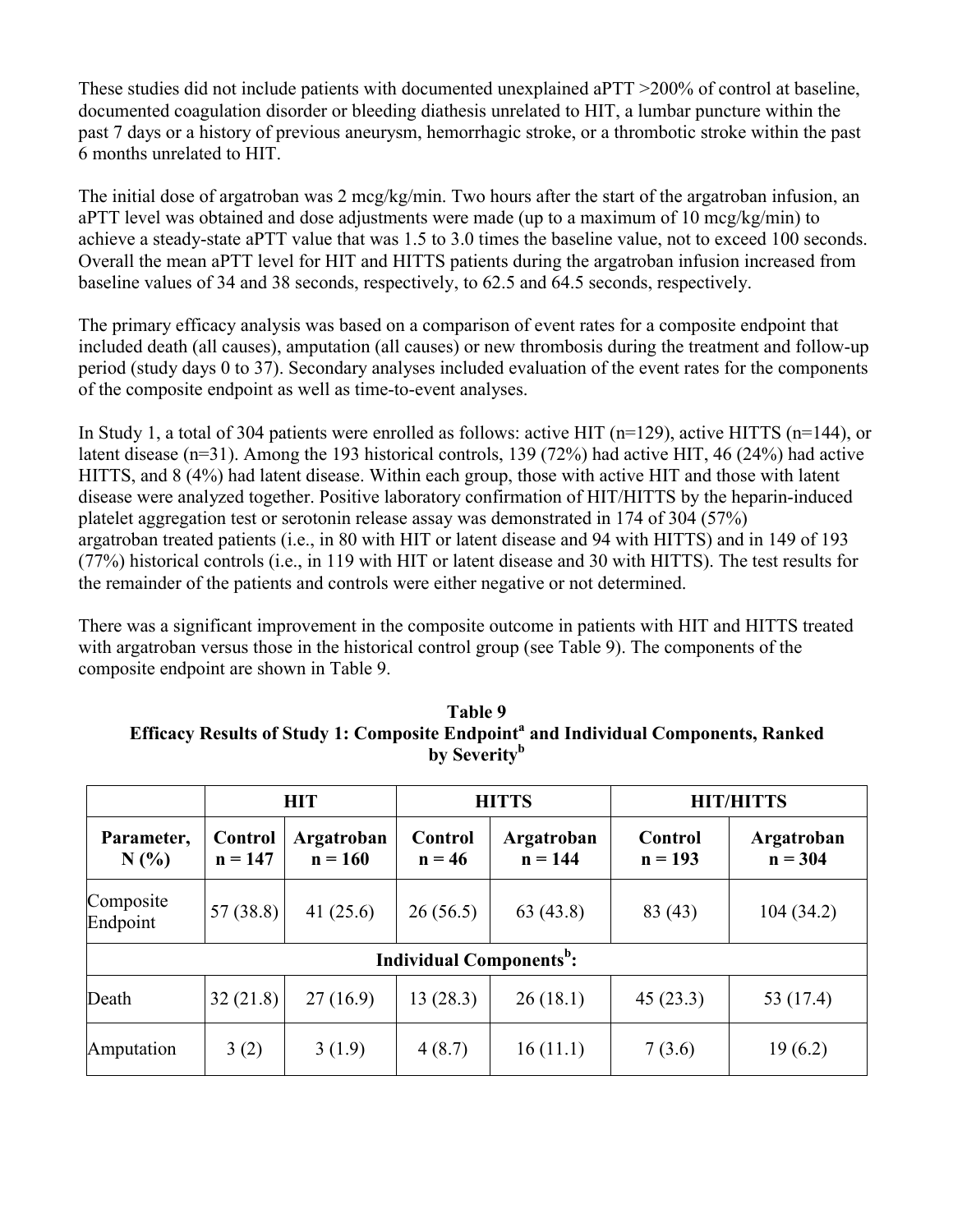| New<br>Thrombosis | 22(15)<br>11(6.9) | 9(19.6) | 21(14.6) | 31(16.1) | 32(10.5) |
|-------------------|-------------------|---------|----------|----------|----------|
|-------------------|-------------------|---------|----------|----------|----------|

 $\overrightarrow{a}$  Death (all cause), amputation (all cause), or new thrombosis within 37-day study period.

Reported as the most severe outcome among the components of composite endpoint (severity ranking: death > amputation > new thrombosis); patients may have had multiple outcomes.

Time-to-event analyses showed significant improvements in the time-to-first event in patients with HIT or HITTS treated with argatroban versus those in the historical control group. The between-group differences in the proportion of patients who remained free of death, amputation, or new thrombosis were statistically significant in favor of argatroban by these analyses.

A time-to-event analysis for the composite endpoint is shown in Figure 3 for patients with HIT and Figure 4 for patients with HITTS.



\*Censored indicates no clinical endpoint (defined as death, amputation, or new thrombosis) was observed during the follow-up period (maximum period of follow-up was 37 days).

**Figure 4. Time to First Event for the Composite Efficacy Endpoint: HITTS Patients** STUDY 1



\*Censored indicates no clinical endpoint (defined as death, amputation, or new thrombosis) was observed during the follow-up period (maximum period of follow-up was 37 days).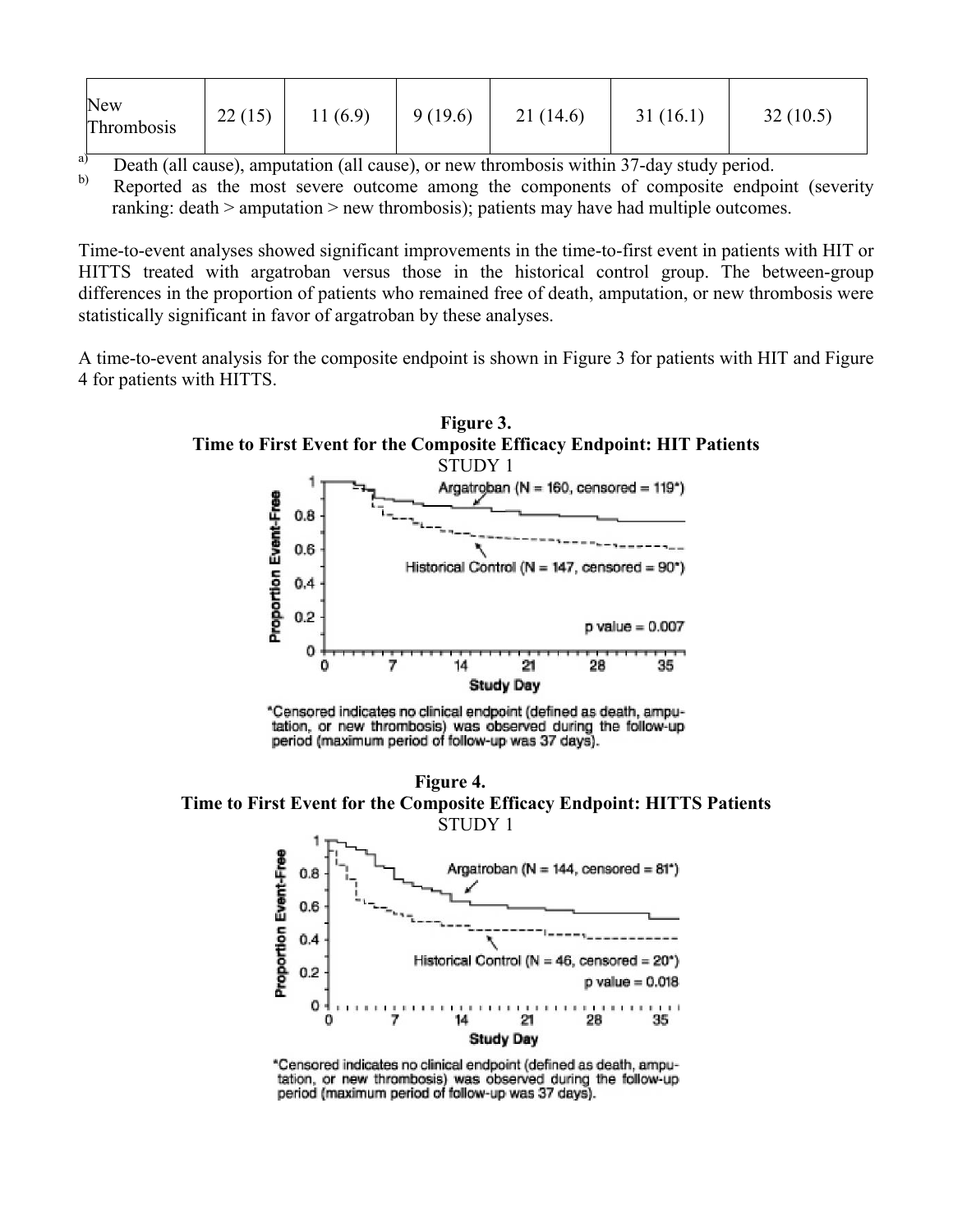In Study 2, a total of 264 patients were enrolled as follows: HIT ( $n=125$ ) or HITTS ( $n=139$ ). There was a significant improvement in the composite efficacy outcome for argatroban-treated patients, versus the same historical control group from Study 1, among patients having HIT (25.6% vs. 38.8%), patients having HITTS (41.0% vs. 56.5%), and patients having either HIT or HITTS (33.7% vs. 43.0%). Timeto event analyses showed significant improvements in the time-to-first event in patients with HIT or HITTS treated with argatroban versus those in the historical control group. The between-group differences in the proportion of patients who remained free of death, amputation, or new thrombosis were statistically significant in favor of argatroban.

# Anticoagulant Effect

In Study 1, the mean ( $\pm$  SE) dose of argatroban administered was  $2.0 \pm 0.1$  mcg/kg/min in the HIT arm and  $1.9 \pm 0.1$  mcg/kg/min in the HITTS arm. Seventy-six percent of patients with HIT and 81% of patients with HITTS achieved a target aPTT at least 1.5-fold greater than the baseline aPTT at the first assessment occurring on average at 4.6 hours (HIT) and 3.9 hours (HITTS) following initiation of argatroban therapy.

No enhancement of aPTT response was observed in subjects receiving repeated administration of argatroban.

# Platelet Count Recovery

In Study 1, 53% of patients with HIT and 58% of patients with HITTS had a recovery of platelet count by Day 3. Platelet Count Recovery was defined as an increase in platelet count to >100,000/µL or to at least 1.5-fold greater than the baseline count (platelet count at study initiation) by Day 3 of the study.

# **14.2 Percutaneous Coronary Intervention (PCI) Patients with or at Risk for HIT**

In 3 similarly designed trials, argatroban was administered to 91 patients with current or previous clinical diagnosis of HIT or heparin-dependent antibodies, who underwent a total of 112 percutaneous coronary interventions (PCIs) including percutaneous transluminal coronary angioplasty (PTCA), coronary stent placement, or atherectomy. Among the 91 patients undergoing their first PCI with argatroban, notable ongoing or recent medical history included myocardial infarction ( $n = 35$ ), unstable angina ( $n = 23$ ), and chronic angina ( $n = 34$ ). There were 33 females and 58 males. The average age was 67.6 years (median 70.7, range 44 to 86), and the average weight was 82.5 kg (median 81.0 kg, range 49 to 141).

Twenty-one of the 91 patients had a repeat PCI using argatroban an average of 150 days after their initial PCI. Seven of 91 patients received glycoprotein IIb/IIIa inhibitors. Safety and efficacy were assessed against historical control populations who had been anticoagulated with heparin.

All patients received oral aspirin (325 mg) 2 to 24 hours prior to the interventional procedure. After venous or arterial sheaths were in place, anticoagulation was initiated with a bolus of argatroban of 350 mcg/kg via a large-bore intravenous line or through the venous sheath over 3 to 5 minutes. Simultaneously, a maintenance infusion of 25 mcg/kg/min was initiated to achieve a therapeutic activated clotting time (ACT) of 300 to 450 seconds. If necessary to achieve this therapeutic range, the maintenance infusion dose was titrated (15 to 40 mcg/kg/min) and/or an additional bolus dose of 150 mcg/kg could be given. Each patient's ACT was checked 5 to 10 minutes following the bolus dose. The ACT was checked as clinically indicated. Arterial and venous sheaths were removed no sooner than 2 hours after discontinuation of argatroban and when the ACT was less than 160 seconds.

If a patient required anticoagulation after the procedure, argatroban could be continued, but at a lower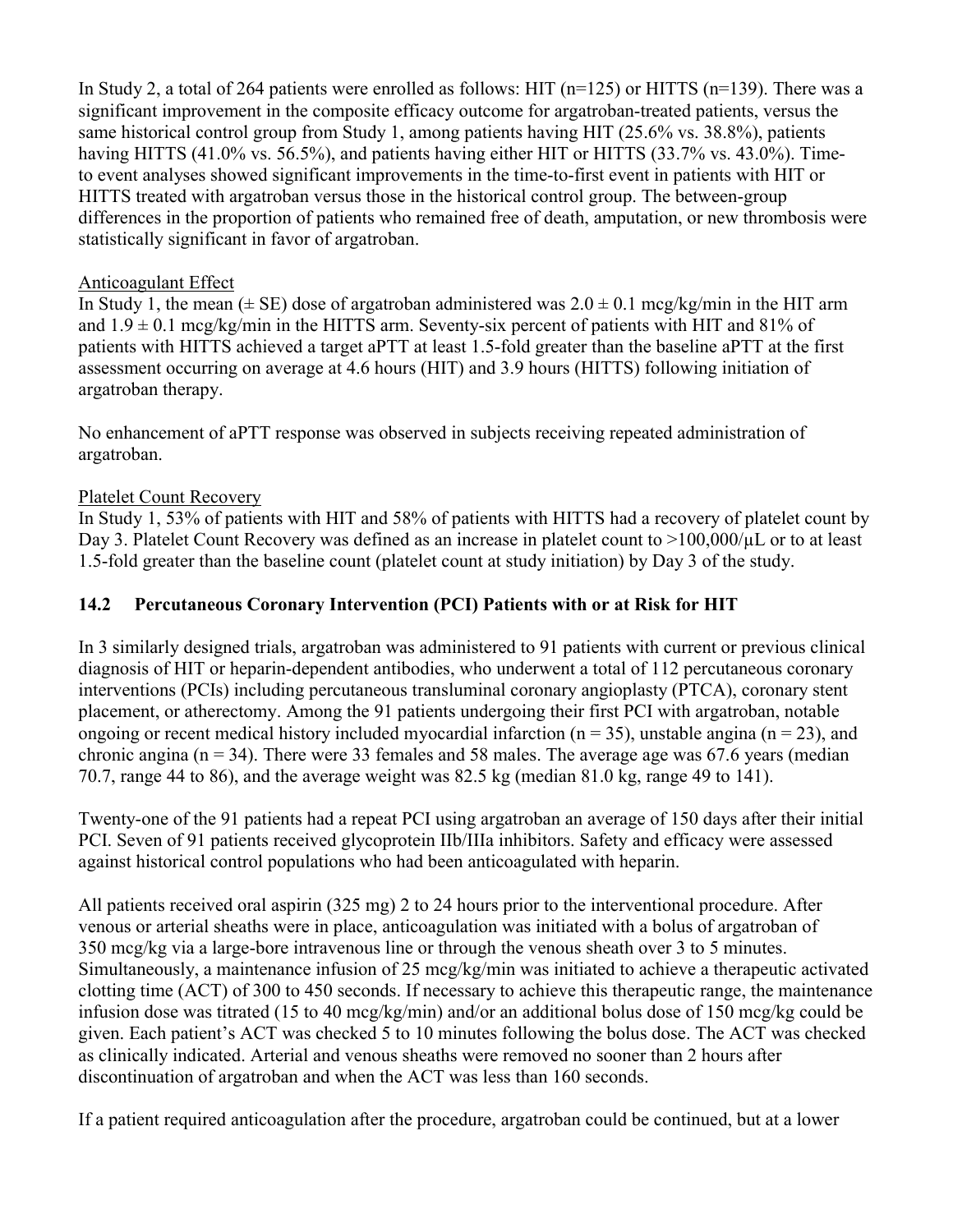infusion dose between 2.5 and 5 mcg/kg/min. An aPTT was drawn 2 hours after this dose reduction and the dose of argatroban then was adjusted as clinically indicated (not to exceed 10 mcg/kg/min), to reach an aPTT between 1.5 and 3 times baseline value (not to exceed 100 seconds).

In 92 of the 112 interventions (82%), the patient received the initial bolus of 350 mcg/kg and an initial infusion dose of 25 mcg/kg/min. The majority of patients did not require additional bolus dosing during the PCI procedure. The mean value for the initial ACT measurement after the start of dosing for all interventions was 379 sec (median 338 sec; 5th percentile-95th percentile 238 to 675 sec). The mean ACT value per intervention over all measurements taken during the procedure was 416 sec (median 390 sec; 5th percentile-95th percentile 261 to 698 sec). About 65% of patients had ACTs within the recommended range of 300 to 450 seconds throughout the procedure. The investigators did not achieve anticoagulation within the recommended range in about 23% of patients. However, in this small sample, patients with ACTs below 300 seconds did not have more coronary thrombotic events, and patients with ACTs over 450 seconds did not have higher bleeding rates.

Acute procedural success was defined as lack of death, emergent coronary artery bypass graft (CABG), or Q- wave myocardial infarction. Acute procedural success was reported in 98.2% of patients who underwent PCIs with argatroban anticoagulation compared with 94.3% of historical control patients anticoagulated with heparin ( $p = NS$ ). Among the 112 interventions, 2 patients had emergency CABGs, 3 had repeat PTCAs, 4 had non-Q wave myocardial infarctions, 3 had myocardial ischemia, 1 had an abrupt closure, and 1 had an impending closure (some patients may have experienced more than 1 event). No patients died.

# **16 HOW SUPPLIED/STORAGE AND HANDLING**

Argatroban Injection is supplied in 2.5 mL solution in single-dose vials at the concentration of 100 mg/mL. Each vial contains 250 mg of argatroban.

| Unit of Sale                         | <b>Concentration</b>            |  |
|--------------------------------------|---------------------------------|--|
| <b>NDC</b> 0409-1140-01              | $250 \text{ mg}/2.5 \text{ mL}$ |  |
| Carton containing 1 Single-Dose Vial | $(100 \text{ mg/mL})$           |  |

## **Storage**

Store the vials in original cartons at  $25^{\circ}C$  (77 $^{\circ}F$ ), with excursions permitted to 15 $^{\circ}C$  to 30 $^{\circ}C$  (59 $^{\circ}F$  to 86°F) [See USP Controlled Room Temperature]. Do not freeze. Retain in the original carton to protect from light. If the solution is cloudy, or if an insoluble precipitate is noted, the vial should be discarded.

# **17 PATIENT COUNSELING INFORMATION**

Inform patients of the risks associated with Argatroban Injection as well as the plan for regular monitoring during administration of the drug. Specifically, inform patients to report:

- the use of any other products known to affect bleeding.
- any medical history that may increase the risk for bleeding, including a history of severe hypertension; recent lumbar puncture or spinal anesthesia; major surgery, especially involving the brain, spinal cord, or eye; hematologic conditions associated with increased bleeding tendencies such as congenital or acquired bleeding disorders and gastrointestinal lesions such as ulcerations.
- any bleeding signs or symptoms.